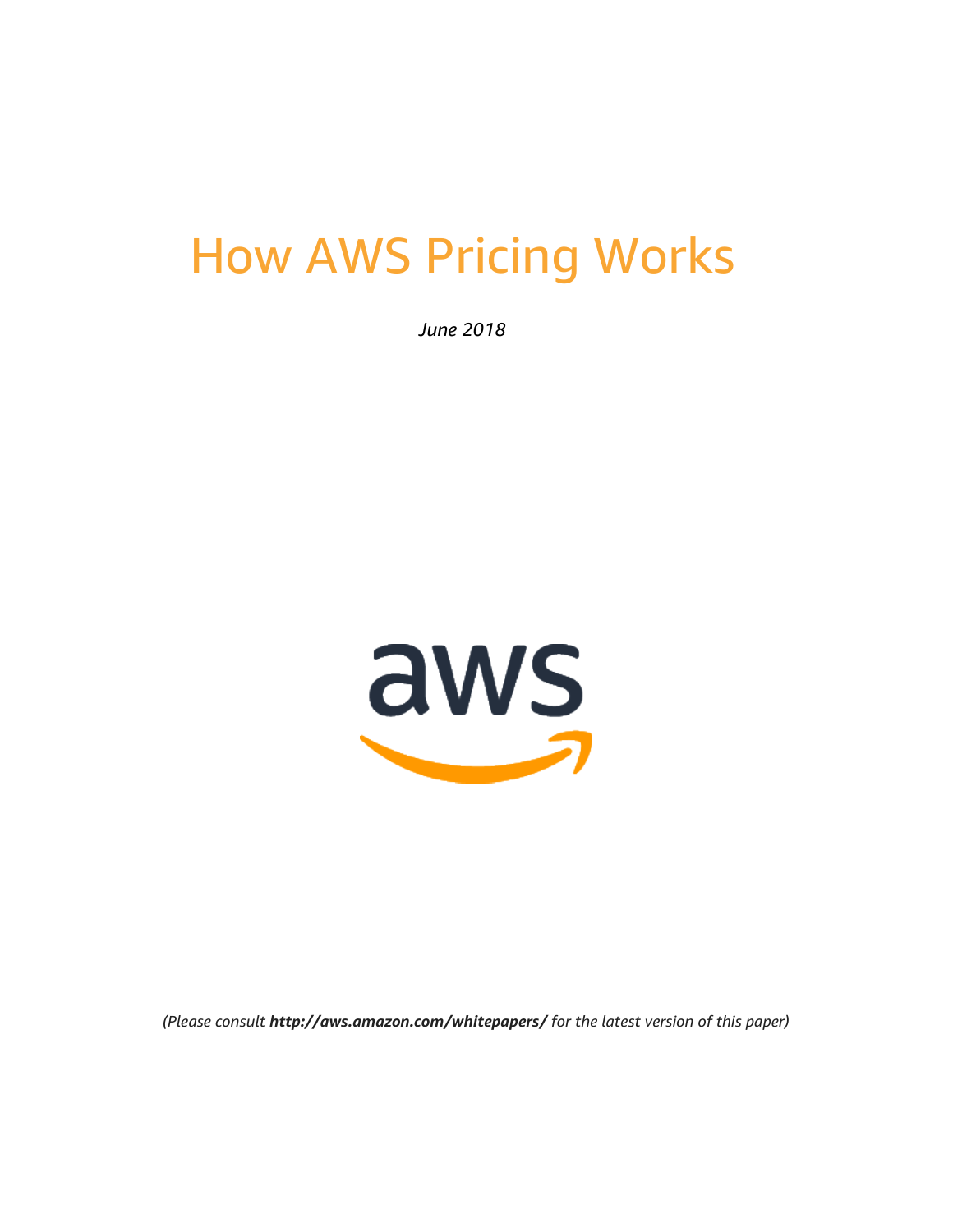# **Table of Contents**

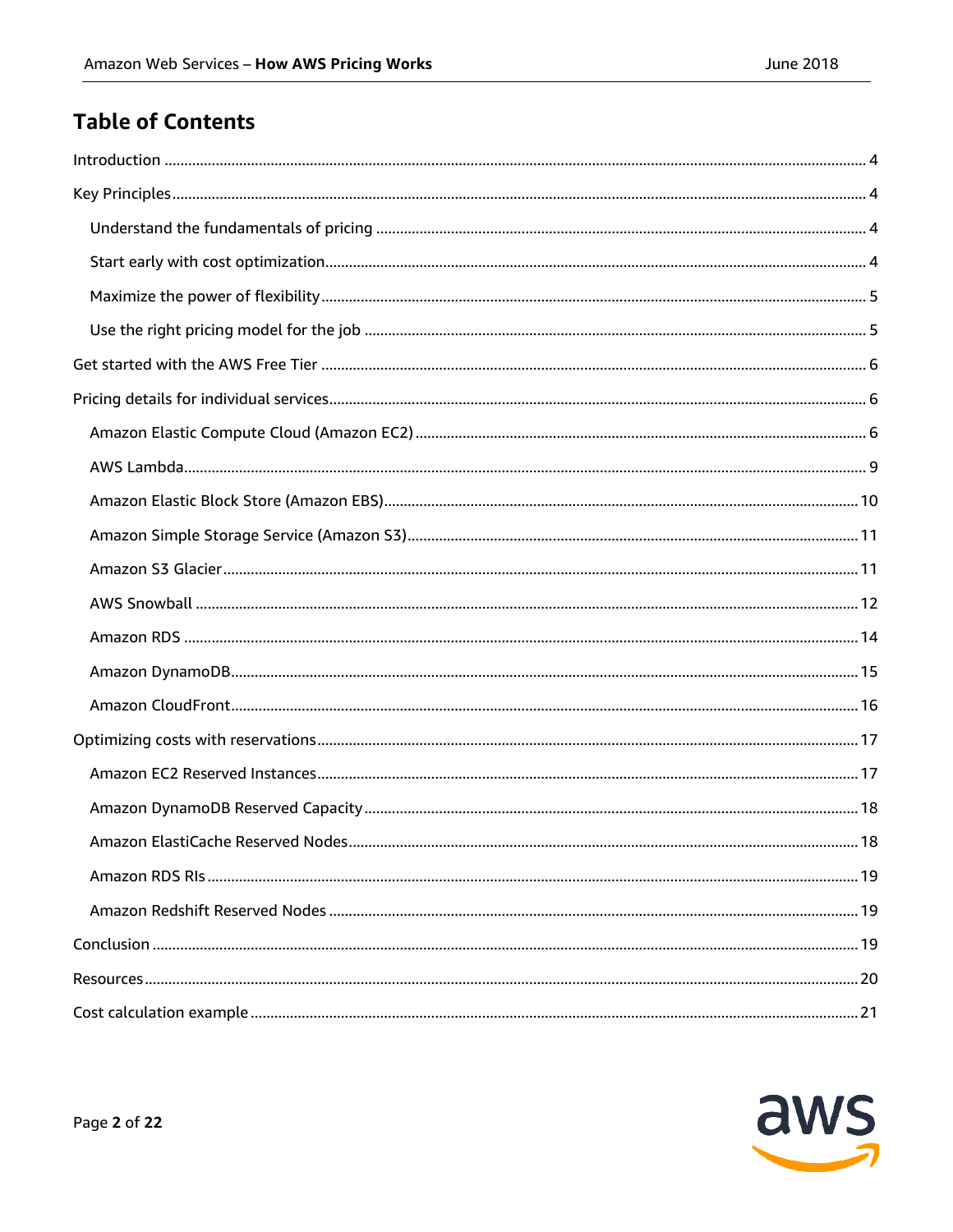©2018, Amazon Web Services, Inc. or its affiliates. All rights reserved.

# Notices

This document is provided for informational purposes only. It represents AWS's current product offerings and practices as of the date of issue of this document, which are subject to change without notice. Customers are responsible for making their own independent assessment of the information in this document and any use of AWS's products or services, each of which is provided "as is" without warranty of any kind, whether express or implied. This document does not create any warranties, representations, contractual commitments, conditions or assurances from AWS, its affiliates, suppliers or licensors. The responsibilities and liabilities of AWS to its customers are controlled by AWS agreements, and this document is not part of, nor does it modify, any agreement between AWS and its customers.

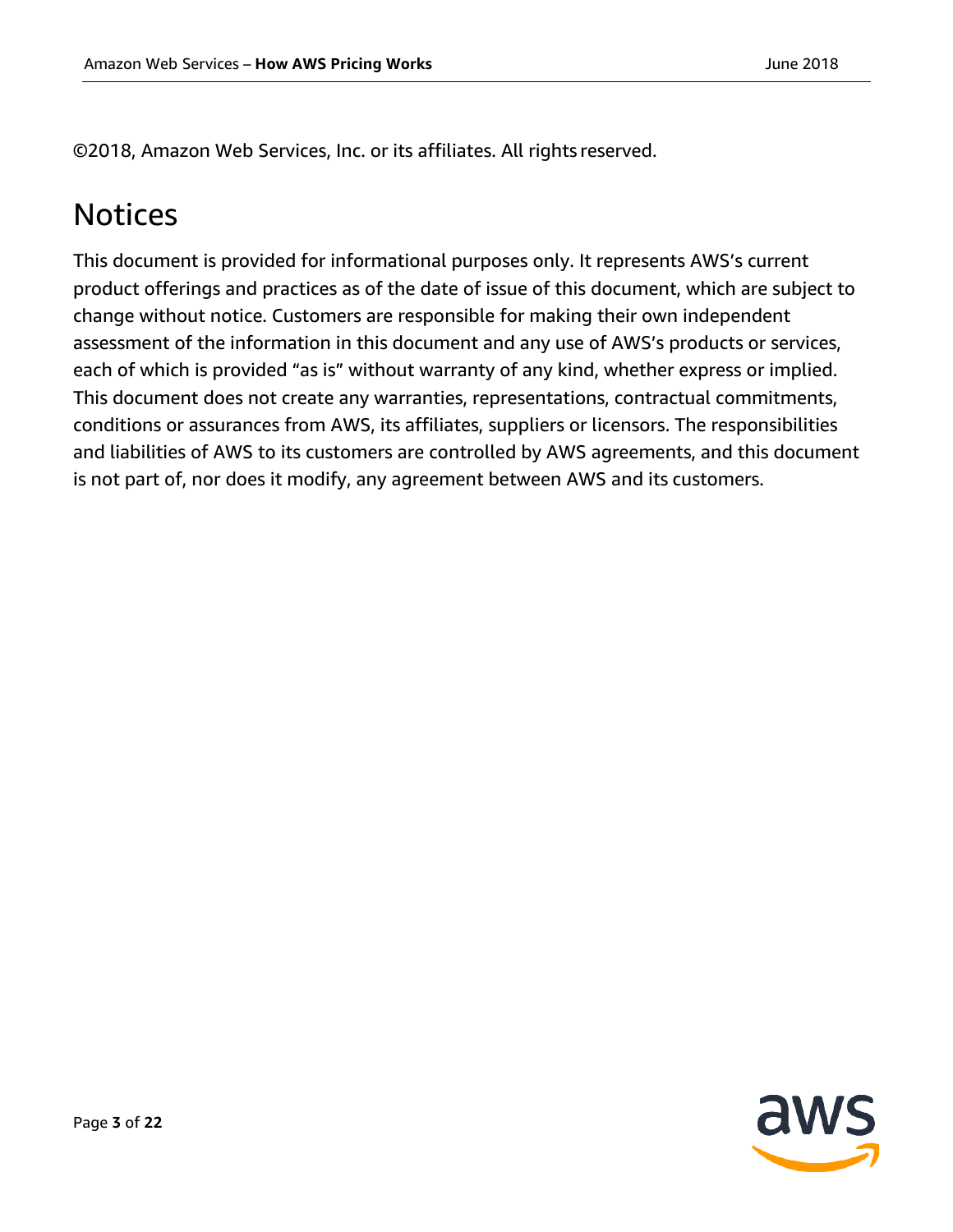# <span id="page-3-0"></span>**Introduction**

Amazon Web Services (AWS) helps you move faster, reduce IT costs, and attain global scale through a broad set of global compute, storage, database, analytics, application, and deployment services. One of the main benefits of cloud services is the ability it gives you to optimize costs to match your needs, even as those needs change.

AWS offers on-demand, pay-as-you-go, and reservation-based payment models, enabling you to obtain the best return on your investment for each specific use case. AWS services do not have complex dependencies or licensing requirements, so you can get exactly what you need to build innovative, costeffective solutions using the latest technology. In this whitepaper, we'll provide an overview of how AWS pricing works across some of our most widely used services. The latest pricing information for each AWS service is available at [http://aws.amazon.com/pricing/.](http://aws.amazon.com/pricing/)

# <span id="page-3-1"></span>**Key Principles**

While pricing models vary across services, it's worthwhile to review key principles and best practices that are broadly applicable.

# <span id="page-3-2"></span>**Understand the fundamentals of pricing**

There are three fundamental drivers of cost with AWS: compute, storage, and outbound data transfer. These characteristics vary somewhat, depending on the AWS product and pricing model you choose.

In most cases, there is no charge for inbound data transfer or for data transfer between other AWS services within the same region. There are some exceptions, so be sure to verify data transfer rates before beginning. Outbound data transfer is aggregated across services and then charged at the outbound data transfer rate. This charge appears on the monthly statement as AWS Data Transfer Out. The more data you transfer, the less you pay per GB. For compute resources, you pay hourly from the time you launch a resource until the time you terminate it, unless you have made a reservation for which the cost is agreed upon beforehand. For data storage and transfer, you typically pay per GB.

Except as otherwise noted, our prices are exclusive of applicable taxes and duties, including VAT and sales tax. For customers with a Japanese billing address, use of AWS is subject to Japanese Consumption Tax. [Learn more.](https://aws.amazon.com/c-tax-faqs/)

# <span id="page-3-3"></span>**Start early with cost optimization**

Adopting cloud services is not just a technical evolution. It also requires changes to how organizations operate. As you move from IT being treated as a capital investment that happens periodically to a world where pricing is closely tied to efficient use of resources, it pays to understand what drives cloud pricing so you can build a strategy for optimizing it.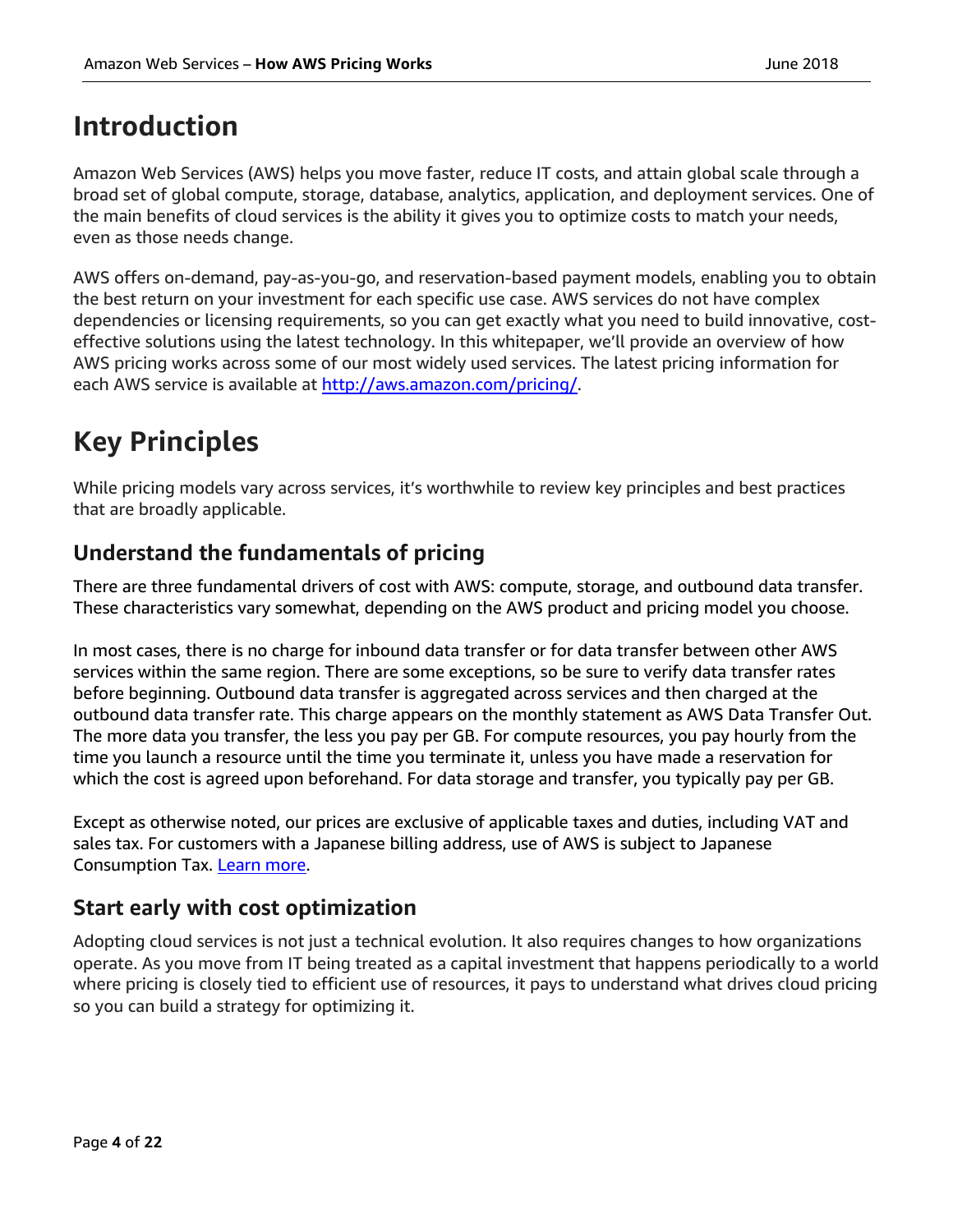When it comes to understanding pricing and optimizing your costs, it's never too early to start. It's easiest to put cost visibility and control mechanisms in place before the environment grows large and complex. Managing cost-effectively from the start ensures that managing cloud investments doesn't become an obstruction as you grow and scale.

Learn more at the [AWS Cost Optimization page.](https://aws.amazon.com/pricing/cost-optimization/)

### <span id="page-4-0"></span>**Maximize the power of flexibility**

AWS services are priced independently and transparently, so you can choose and pay for exactly what you need and no more. No minimum commitments or long-term contracts are required unless you choose to save money through a reservation model. By paying for services on an as-needed basis, you can redirect your focus to innovation and invention, reducing procurement complexity and enabling your business to be fully elastic.

One of the key advantages of cloud-based resources is that you don't pay for them when they're not running. By turning off instances you don't use, you can reduce costs by 70 percent or more compared to using them 24/7. This enables you to be cost-efficient and, at the same time, have all the power you need when workloads are active.

# <span id="page-4-1"></span>**Use the right pricing model for the job**

AWS offers several pricing models depending on product. These include:

- **On Demand** means you pay for compute or database capacity with no long-term commitments or upfront payments.
- Dedicated Instances (available with **Amazon Elastic Compute Cloud** (Amazon EC2)) run in a virtual private cloud (VPC) on hardware that's dedicated to a single customer.
- **Spot Instances** are an Amazon EC2 pricing mechanism that lets you purchase spare computing capacity with no upfront commitment at discounted hourly rates.
- **Reservations** provide you with the ability to receive a greater discount, up to 75 percent, by paying for capacity ahead of time. More detail is provided in the section, "Optimizing costs with reservations." Reservation options include:
	- o [Amazon EC2 Reserved Instances](https://aws.amazon.com/ec2/pricing/reserved-instances/)
	- o [Amazon DynamoDB Reserved Capacity](https://docs.aws.amazon.com/amazondynamodb/latest/developerguide/HowItWorks.ProvisionedThroughput.html#HowItWorks.ProvisionedThroughput.ReservedCapacity)
	- o [Amazon ElastiCache Reserved Nodes](https://aws.amazon.com/elasticache/reserved-cache-nodes/)
	- o [Amazon Relational Database Service Reserved Instances](https://aws.amazon.com/rds/reserved-instances/)
	- o [Amazon Redshift Reserved Nodes](https://docs.aws.amazon.com/redshift/latest/mgmt/purchase-reserved-node-instance.html)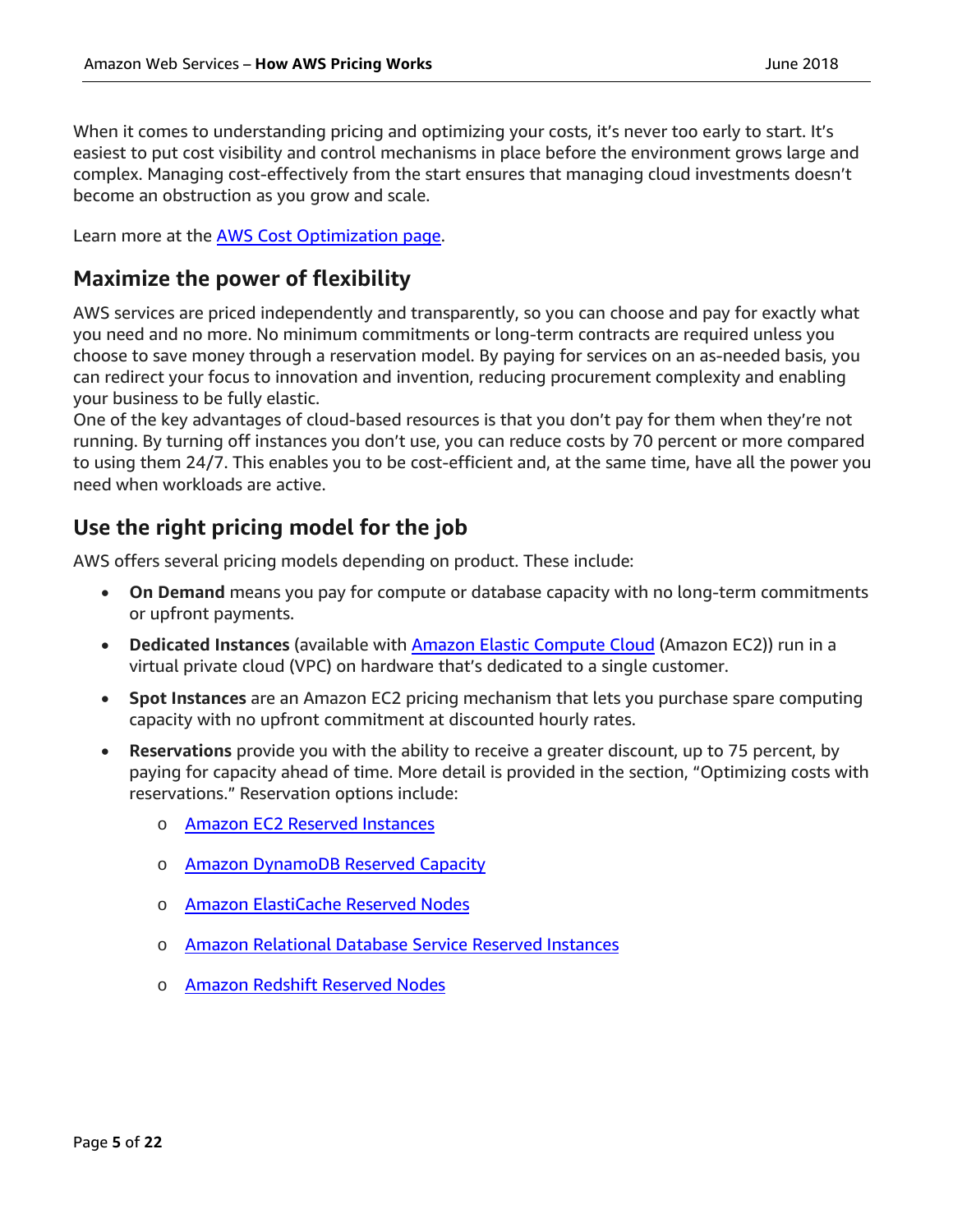# <span id="page-5-0"></span>**Get started with the AWS Free Tier**

The AWS Free Tier enables you to gain free, hands-on experience with the AWS platform, products, and services. AWS Free Tier includes offers that expire 12 months after sign-up and others that never expire. This section lists some of the most commonly used AWS Free Tier offers. Many other services are available through AWS Free Tier, and terms and conditions apply. [Get full details here.](https://aws.amazon.com/free/) 

The following free-tier offers are only available to new AWS customers, and are available for 12 months following your AWS sign-up date:

- **[Amazon Elastic Compute Cloud](https://aws.amazon.com/ec2/) (Amazon EC2)**: 750 hours per month of Linux, RHEL, or SLES t2.micro instance usage or 750 hours per month of Windows t2.micro instance usage
- **[Amazon Simple Storage Service](https://aws.amazon.com/s3/) (Amazon S3)**: 5 GB of Amazon S3 standard storage, 20,000 Get Requests, and 2,000 Put Requests
- **[Amazon Relational Database](https://aws.amazon.com/rds/) Service** (Amazon RDS): 750 hours of Amazon RDS Single-AZ db.t2.micro Instances for running MySQL, PostgreSQL, MariaDB, Oracle BYOL, or SQL Server (running SQL Server Express Edition); 20 GB of database storage; 10 million I/Os; and 20 GB of backup storage
- **[Amazon CloudFront](https://aws.amazon.com/cloudfront/)**: 50 GB Data Transfer Out and 2,000,000 HTTP and HTTPS Requests each month

The following free-tier offers do not automatically expire at the end of your 12-month AWS Free Tier term and are available to all AWS customers:

- **[AWS DynamoDB](https://aws.amazon.com/dynamodb/)**: Up to 200 million requests per month (25 [Write Capacity units](https://aws.amazon.com/dynamodb/faqs/#What_is_a_readwrite_capacity_unit) and 25 Read [Capacity units\)](https://aws.amazon.com/dynamodb/faqs/#What_is_a_readwrite_capacity_unit); 25 GB of indexed data storage; 2.5 million read requests per month from **DynamoDB Streams**; ability to deploy DynamoDB [Global Tables](https://aws.amazon.com/dynamodb/global-tables) in up to two AWS regions
- **[Amazon Glacier](https://aws.amazon.com/glacier/)**: Retrieve up to 10 GB of your Amazon Glacier data per month for free
- **[AWS Lambda](https://aws.amazon.com/lambda/)**: 1 million free requests per month; up to 3.2 million seconds of compute time per

# <span id="page-5-1"></span>**Pricing details for individual services**

Different types of services lend themselves to different pricing models. For example, Amazon EC2 pricing varies by instance type, while the Amazon Aurora database service includes charges for data input/output (I/0) and storage. This section provides an overview of pricing concepts and examples for a range of commonly used services. You can always find current price information for each AWS service at [http://aws.amazon.com/pricing/.](http://aws.amazon.com/pricing/)

# <span id="page-5-2"></span>**Amazon Elastic Compute Cloud (Amazon EC2)**

Amazon Elastic Compute Cloud (Amazon EC2) is a web service that provides secure, resizable compute capacity in the cloud. It is designed to make web-scale cloud computing easier for developers. The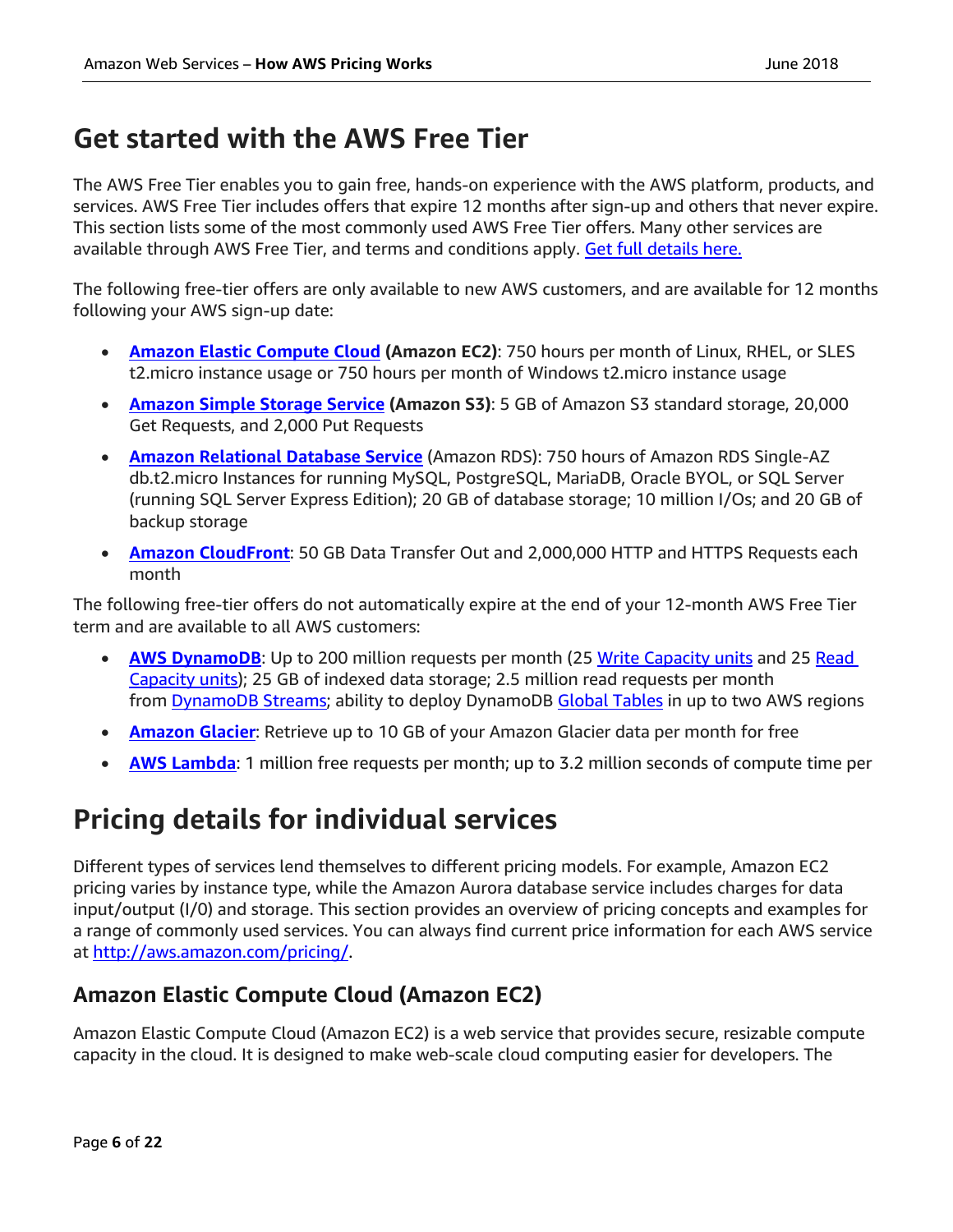simple web service interface of Amazon EC2 allows you to obtain and configure capacity with minimal friction with complete control of your computing resources.

Amazon EC2 reduces the time required to obtain and boot new server instances to minutes, allowing you to quickly scale capacity, both up and down, as your computing requirements change.

#### **Pricing models for Amazon EC2**

There are four ways to pay for Amazon EC2 instances: **On-Demand Instances, [Reserved Instances,](https://aws.amazon.com/ec2/pricing/reserved-instances/) Spot** [Instances,](https://aws.amazon.com/ec2/pricing/spot-instances/) and [Dedicated Hosts.](http://aws.amazon.com/ec2/dedicated-hosts)

#### *On-Demand Instances*

With On-Demand Instances, you pay for compute capacity per hour or per second, depending on which instances you run. No longer-term commitments or upfront payments are needed. You can increase or decrease your compute capacity to meet the demands of your application and only pay the specified hourly rates for the instance you use. On-Demand Instances are recommended for:

- Users who prefer the low cost and flexibility of Amazon EC2 without upfront payment or longterm commitments
- Applications with short-term, spiky, or unpredictable workloads that cannot be interrupted
- Applications being developed or tested on Amazon EC2 for the first time

#### *Spot Instances*

[Amazon EC2 Spot Instances](https://aws.amazon.com/ec2/spot/) allow you to request spare Amazon EC2 computing capacity for up to 90 percent off the On-Demand price. Spot Instances are recommended for:

- Applications that have flexible start and end times
- Applications that are only feasible at very low compute prices
- Users with urgent computing needs for a lot of additional capacity

The Spot price is set by Amazon EC2 and fluctuates periodically depending on the supply of, and demand for, Spot Instance capacity. If your maximum bid exceeds the current Spot price, your bid request is fulfilled, and your instances will run until either you choose to terminate them or the Spot price exceeds your maximum bid, whichever comes first. [Learn more about Spot Instances.](http://aws.amazon.com/ec2/spot-instances/)

#### *Reserved Instances*

[Amazon EC2 Reserved Instances](https://aws.amazon.com/ec2/pricing/reserved-instances/) provide you with a significant discount (up to 75 percent) compared to On-Demand Instance pricing. In addition, when Reserved Instances are assigned to a specific Availability Zone, they provide a capacity reservation, giving you additional confidence in your ability to launch instances when you need them.

For applications that have predictable usage, Reserved Instances can provide significant savings compared to On-Demand Instances. Reserved Instances are recommended for:

- Applications with steady-state usage
- Applications that require reserve capacity
- Customers who can commit to using EC2 over a 1- or 3-year term to reduce their total computing costs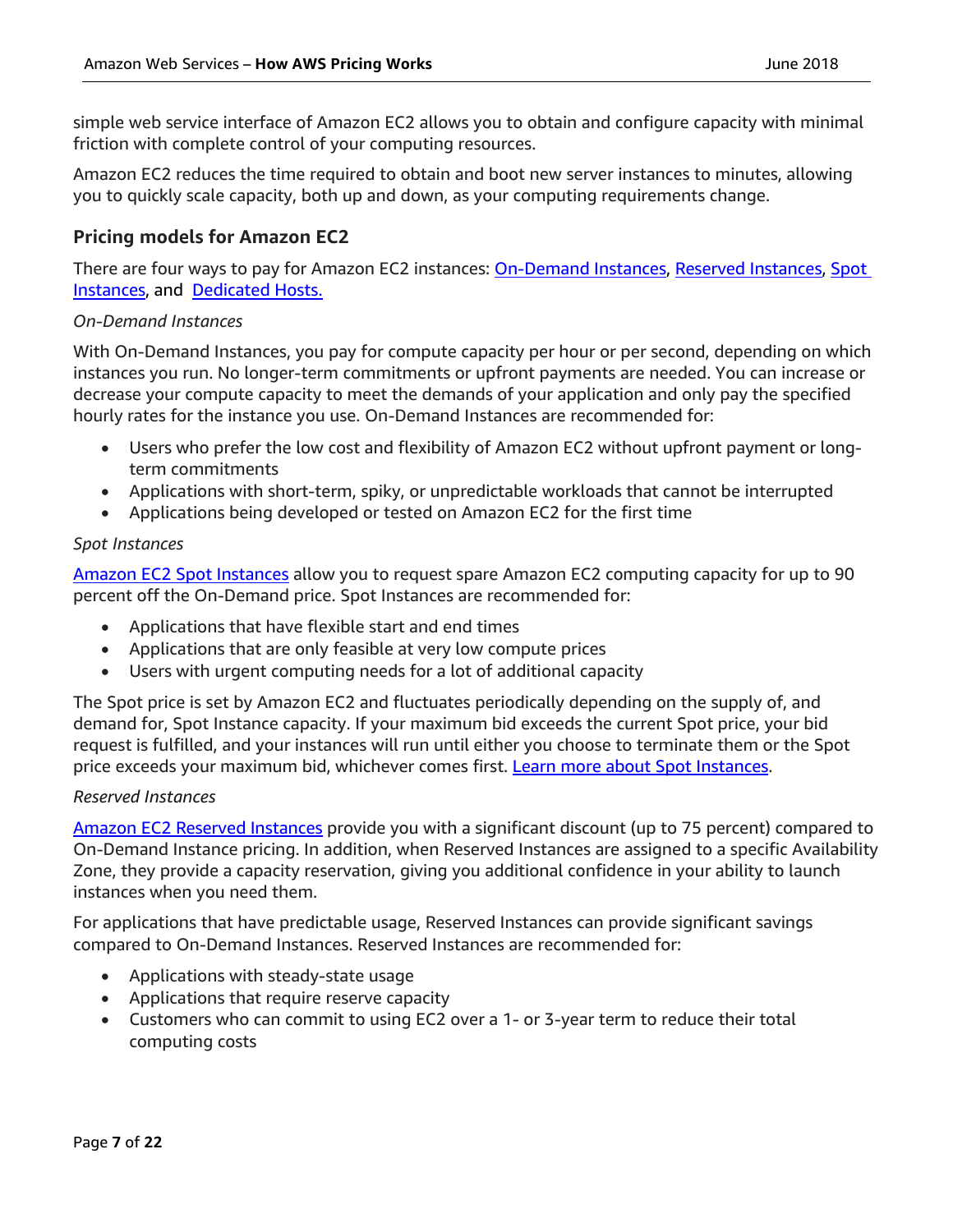#### *Dedicated Hosts*

A [Dedicated Host](https://aws.amazon.com/ec2/dedicated-hosts/) is a physical EC2 server dedicated for your use. Dedicated Hosts can help you reduce costs by allowing you to use your existing server-bound software licenses, including Windows Server, SQL Server, and SUSE Linux Enterprise Server (subject to your license terms). They can also help you meet compliance requirements.

#### **Per-second billing**

When Amazon EC2 was launched, the ability to use an instance for an hour, and to pay only for that hour, was big news. Today, many customers use Amazon EC2 to do a lot of work in a short time, sometimes minutes or even seconds. In 2017, we announced per-second billing for usage of Linux instances across On-Demand, Reserved, and Spot Instances. Similarly, provisioned storage for EBS volumes is billed in one-second increments.

Per-second billing saves money. It is particularly effective for resources that have periods of low and high usage such as development and testing, data processing, analytics, batch processing, and gaming applications. [Learn more about per-second billing.](https://aws.amazon.com/about-aws/whats-new/2017/10/announcing-amazon-ec2-per-second-billing/)

#### **Estimating Amazon EC2 costs**

When you begin to estimate the cost of using Amazon EC2, consider the following:

- **Clock hours of server time:** Resources incur charges when they are running—for example, from the time Amazon EC2 instances are launched until they are terminated, or from the time Elastic IPs are allocated until the time they are de-allocated.
- **Instance type:** Amazon EC2 provides a wide selection of instance types optimized to fit different use cases. Instance types comprise varying combinations of CPU, memory, storage, and networking capacity and give you the flexibility to choose the appropriate mix of resources for your applications. Each instance type includes at least one instance size, allowing you to scale your resources to the requirements of your target workload.
- **Pricing model**: With On-Demand Instances, you pay for compute capacity by the hour with no required minimum commitments. Reserved Instances give you the option to make a low onetime payment—or no payment at all—for each instance you want to reserve and in turn receive a significant discount on the hourly usage charge for that instance. With Spot Instances, you can bid for unused Amazon EC2 capacity. For additional information on how to save more money using Reserved Instances and Spot Instances, see the **AWS Cost Optimization page.**
- **Number of instances**: You can provision multiple instances of your Amazon EC2 and Amazon EBS resources to handle peak loads.
- **Load balancing:** An Elastic Load Balancer can be used to distribute traffic among Amazon EC2 Instances. The number of hours the Elastic Load Balancer runs and the amount of data it processes contribute to the monthly cost.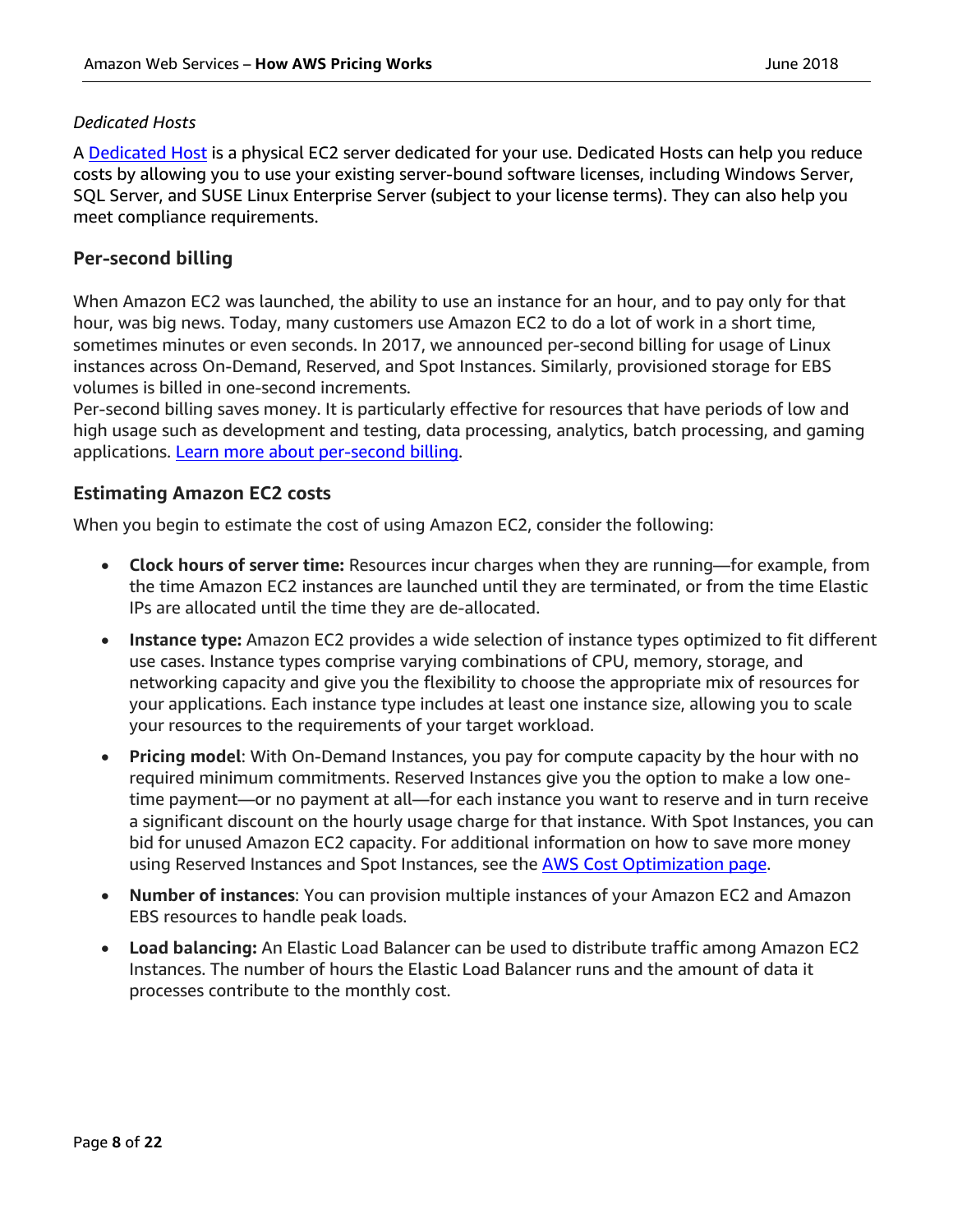- **Detailed monitoring**: You can use [Amazon CloudWatch](http://aws.amazon.com/cloudwatch/) to monitor your EC2 instances. By default, basic monitoring is enabled. For a fixed monthly rate, you can opt for detailed monitoring, which includes seven preselected metrics recorded once a minute. Partial months are charged on an hourly pro rata basis, at a per instance-hour rate.
- **Auto Scaling**: Auto Scaling automatically adjusts the number of Amazon EC2 instances in your deployment according to conditions you define. This service is available at no additional charge beyond Amazon CloudWatch fees.
- **Elastic IP addresses**: You can have one Elastic IP (EIP) address associated with a running instance at no charge.
- **Operating systems and software packages**: Operating system prices are included in instance prices, unless you choose to bring your own licenses. There are no additional licensing costs to run the following commercial operating systems: [Red Hat Enterprise Linux,](http://aws.amazon.com/rhel/) SUSE Enterprise [Linux,](http://aws.amazon.com/suse/) [Windows Server,](http://aws.amazon.com/windows/) and [Oracle Enterprise Linux.](http://aws.amazon.com/solutions/global-solution-providers/oracle/) Additionally, AWS has made it easy for you by partnering with Microsoft, IBM, and several other vendors so you can run commercial software packages, such as [Microsoft SQL Server,](https://aws.amazon.com/sql/) on your Amazon EC2 Instances,. For commercial software packages AWS doesn't provide—such as nonstandard operating systems, Oracle Applications, Windows Server applications such as Microsoft SharePoint and Microsoft Exchange—you need to obtain a license from the vendors. You can also bring your existing license to the cloud through specific vendor programs such as Microsoft License Mobility [Through Software Assurance Program.](http://aws.amazon.com/windows/mslicensemobility/)

Get more information on **Amazon EC2 pricing.** 

# <span id="page-8-0"></span>**AWS Lambda**

AWS Lambda lets you run code without provisioning or managing servers. You pay only for the compute time you consume—there is no charge when your code is not running. With Lambda, you can run code for virtually any type of application or backend service—all with zero administration. Just upload your code and Lambda takes care of everything required to run and scale your code with high availability.

#### **AWS Lambda pricing**

With AWS Lambda, you pay only for what you use. You are charged based on the number of requests for your functions and the time it takes for your code to execute. Lambda registers a request each time it starts executing in response to an event notification or invoke call, including test invokes from the console. You are charged for the total number of requests across all your functions.

Duration is calculated from the time your code begins executing until it returns or otherwise terminates, rounded up to the nearest 100 milliseconds. The price depends on the amount of memory you allocate to your function.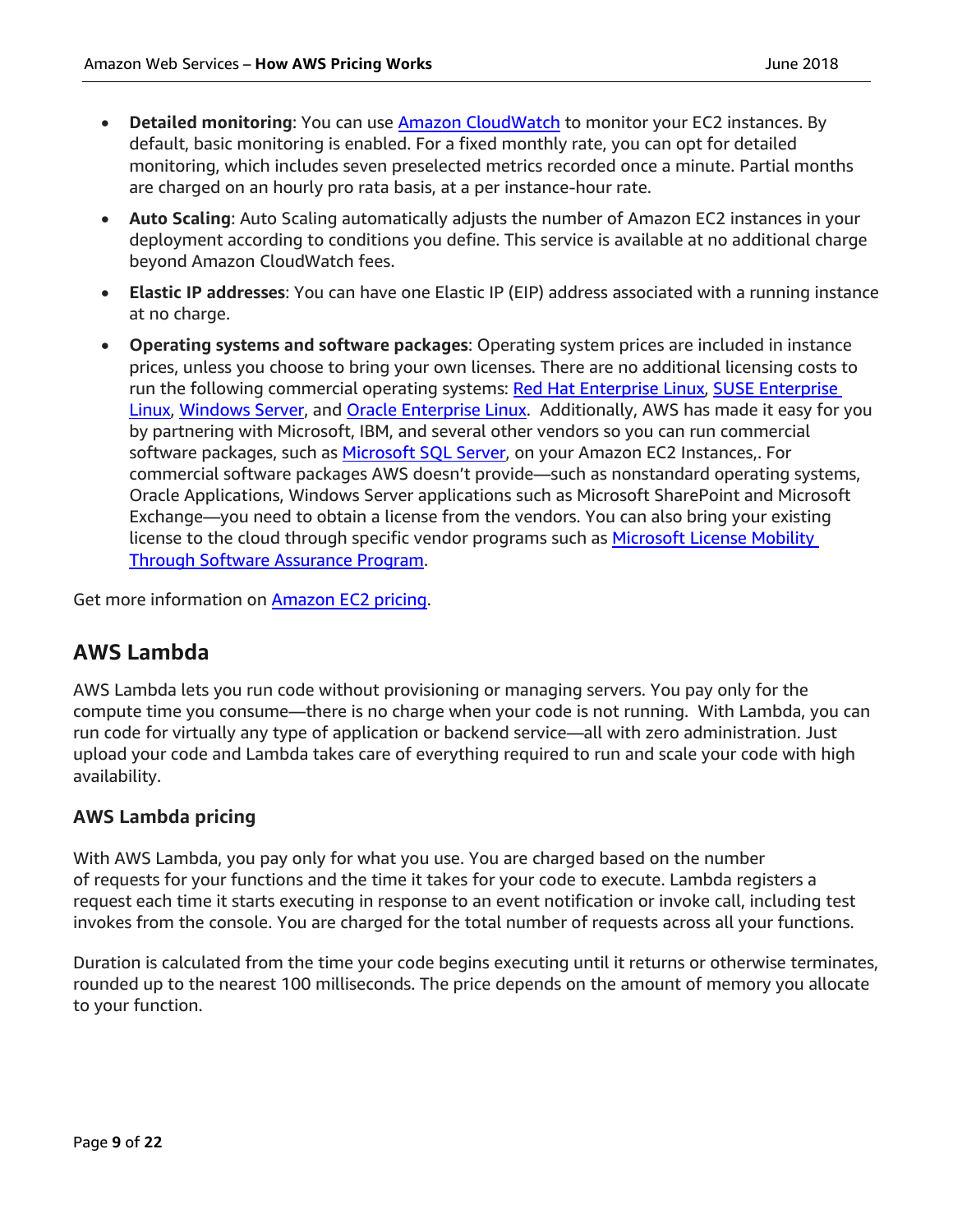#### **Request pricing**

- Free Tier: 1 million requests per month, 400,000 GB-seconds of compute time per month
- \$0.20 per 1 million requests thereafter, or \$0.0000002 per request

#### **Duration pricing**

- 400,000 GB-seconds per month free, up to 3.2 million seconds of compute time
- \$0.00001667 for every GB-second used thereafter

#### **Additional charges**

You may incur additional charges if your Lambda function uses other AWS services or transfers data. For example, if your Lambda function reads and writes data to or from Amazon S3, you will be billed for the read/write requests and the data stored in Amazon S3.

# <span id="page-9-0"></span>**Amazon Elastic Block Store (Amazon EBS)**

[Amazon Elastic Block Store](https://aws.amazon.com/ebs/) (EBS) provides block level storage volumes for use with Amazon EC2 instances. Amazon EBS volumes are off-instance storage that persists independently from the life of an instance. They are analogous to virtual disks in the cloud. Amazon EBS provides two volume types:

- **SSD-backed volumes** are optimized for transactional workloads involving frequent read/write operations with small I/O size, where the dominant performance attribute is IOPS.
- **HDD-backed volumes** are optimized for large streaming workloads where throughput (measured in megabits per second) is a better performance measure than IOPS.

#### **How Amazon EBS is priced**

Amazon EBS pricing includes three factors:

- **Volumes**: Volume storage for all EBS volume types is charged by the amount of GB you provision per month, until you release the storage.
- **Snapshots**: Snapshot storage is based on the amount of space your data consumes in Amazon S3. Because Amazon EBS does not save empty blocks, it is likely that the snapshot size will be considerably less than your volume size. Copying EBS snapshots is charged based on the volume of data transferred across regions. For the first snapshot of a volume, Amazon EBS saves a full copy of your data to Amazon S3. For each incremental snapshot, only the changed part of your Amazon EBS volume is saved. After the snapshot is copied, standard EBS snapshot charges apply for storage in the destination region.
- **Data transfer:** Consider the amount of data transferred out of your application. Inbound data transfer is free, and outbound data transfer charges are tiered.

For more information, see the **Amazon EBS pricing page.**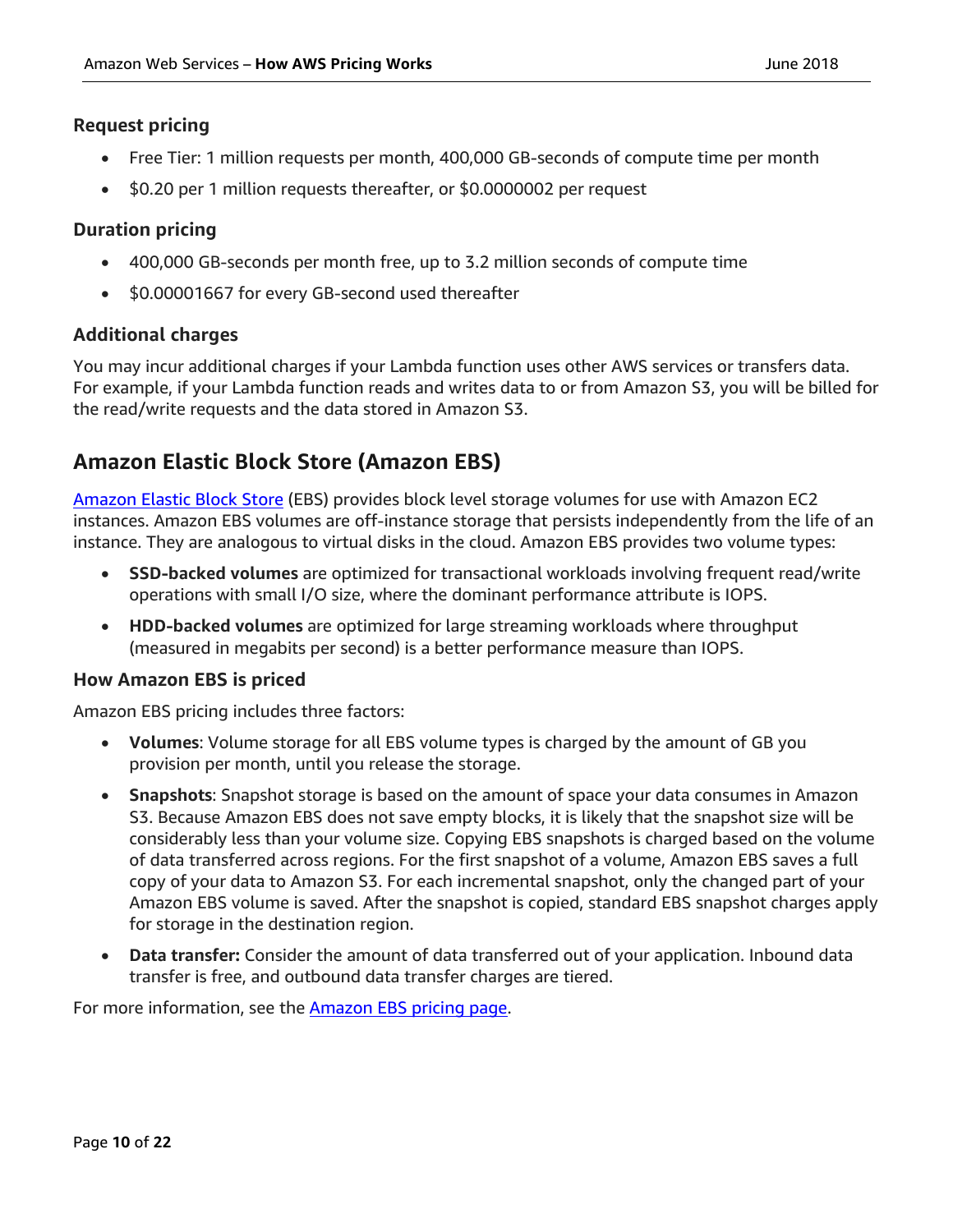# <span id="page-10-0"></span>**Amazon Simple Storage Service (Amazon S3)**

Amazon S3 is object storage built to store and retrieve any amount of data from anywhere: websites, mobile apps, corporate applications, and data from IoT sensors or devices. It is designed to deliver 99.999999999 percent durability, and stores data for millions of applications used by market leaders in every industry. As with other AWS services, Amazon S3 provides the simplicity and cost-effectiveness of pay-as-you-go pricing.

#### **Estimating Amazon S3 storage costs**

With Amazon S3, you pay only for the storage you use, with no minimum fee. Prices are based on the location of your Amazon S3 bucket. When you begin to estimate the cost of Amazon S3, consider the following:

- **Storage class:** Standard Storage is designed to provide 99.999999999 percent durability and 99.99 percent availability. Standard – Infrequent Access (SIA) is a storage option within Amazon S3 you can use to reduce your costs by storing less-frequently accessed data at slightly lower levels of redundancy than the standard Amazon S3 storage. You can also use Amazon S3 Glacier storage for archiving data at very low costs. More information about Amazon S3 Glacier is provided below.
- **Storage:** Costs vary with number and size of objects stored in your Amazon S3 buckets as well as type of storage.
- **Requests:** The number and type of requests. GET requests incur charges at different rates than other requests, such as PUT and COPY requests.
- **Data transfer:** The amount of data transferred out of the Amazon S3 region.

Get more information about [Amazon S3 pricing.](http://aws.amazon.com/pricing/s3/) You can estimate your monthly bill using the [AWS](http://aws.amazon.com/calculator/)  [Simple Monthly Calculator.](http://aws.amazon.com/calculator/)

# <span id="page-10-1"></span>**Amazon S3 Glacier**

Amazon Glacier is a secure, durable, and extremely low-cost cloud storage service for data archiving and long-term backup. It is designed to deliver 99.999999999 percent durability, with comprehensive security and compliance capabilities that can help meet even the most stringent regulatory requirements. Amazon Glacier provides query-in-place functionality, allowing you to run powerful analytics directly on your archived data at rest.

#### **Amazon Glacier provides low-cost, long-term storage**

Starting at \$0.004 per GB per month, Amazon Glacier allows you to archive large amounts of data at a very low cost. You pay only for what you need, with no minimum commitments or upfront fees. Other factors determining pricing include requests and data transfers out of Amazon Glacier (incoming transfers are free).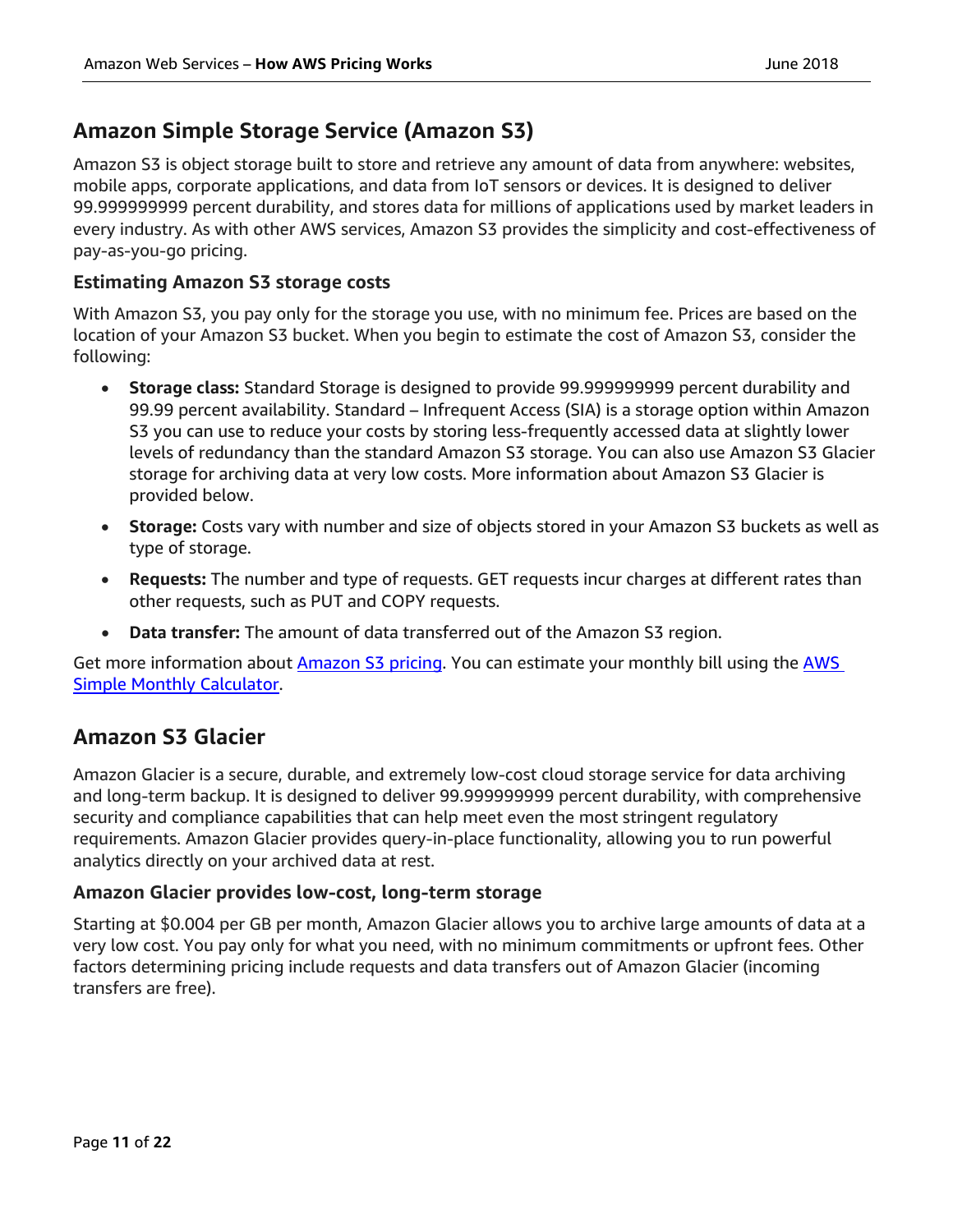#### **Data access options**

To keep costs low yet suitable for varying retrieval needs, Amazon Glacier provides *three options for* [access to archives](https://aws.amazon.com/glacier/faqs/#dataretrievals) that span a few minutes to several hours.

|                           | <b>Expedited</b>                                           | <b>Standard</b>               | <b>Bulk</b>                   |
|---------------------------|------------------------------------------------------------|-------------------------------|-------------------------------|
| Data access time          | 1–5 minutes                                                | 3-5 hours                     | 5-12 hours                    |
| Data retrievals           | \$0.03 per GB                                              | \$0.01 per GB                 | \$0.0025 per GB               |
| <b>Retrieval Requests</b> | On-Demand: \$0.01 per<br>request<br>Provisioned: \$100 per | \$0.050 per 1,000<br>requests | \$0.025 per 1,000<br>requests |
|                           | <b>Provisioned Capacity Unit</b>                           |                               |                               |

#### **Storage and bandwidth include all file overhead**

Rate tiers take into account your aggregate usage for Data Transfer Out to the internet across Amazon EC2, Amazon S3, Amazon Glacier, Amazon RDS, Amazon SimpleDB, Amazon SQS, Amazon SNS, Amazon DynamoDB, and AWS Storage Gateway.

#### **Amazon Glacier Select pricing**

Amazon Glacier Select allows queries to run directly on data stored in Amazon Glacier without having to retrieve the entire archive. Pricing for this feature is based on the total amount of data scanned, the amount of data returned by Amazon Glacier Select, and the number of Amazon Glacier Select requests initiated.

For more information, see the **Amazon Glacier pricing page**.

# <span id="page-11-0"></span>**AWS Snowball**

AWS Snowball is a PB-scale data transport solution that uses secure appliances to transfer large amounts of data into and out of the AWS cloud. Using Snowball addresses common challenges with large-scale data transfers, including high network costs, long transfer times, and security concerns. Transferring data with Snowball is simple, fast, and secure, and can be as little as one-fifth the cost of high-speed internet.

With AWS Snowball, you pay a service fee per data transfer job and the cost of shipping the appliance. Each job includes the use of a Snowball appliance for 10 days of onsite usage for free; there is a small charge for extra onsite days. Shipping days, including the day the appliance is received and the day it is shipped back to AWS, are not counted toward the 10 free days. Data transferred into AWS does not incur any data transfer fees, and **[Standard Amazon S3 pricing](https://aws.amazon.com/s3/pricing/)** applies.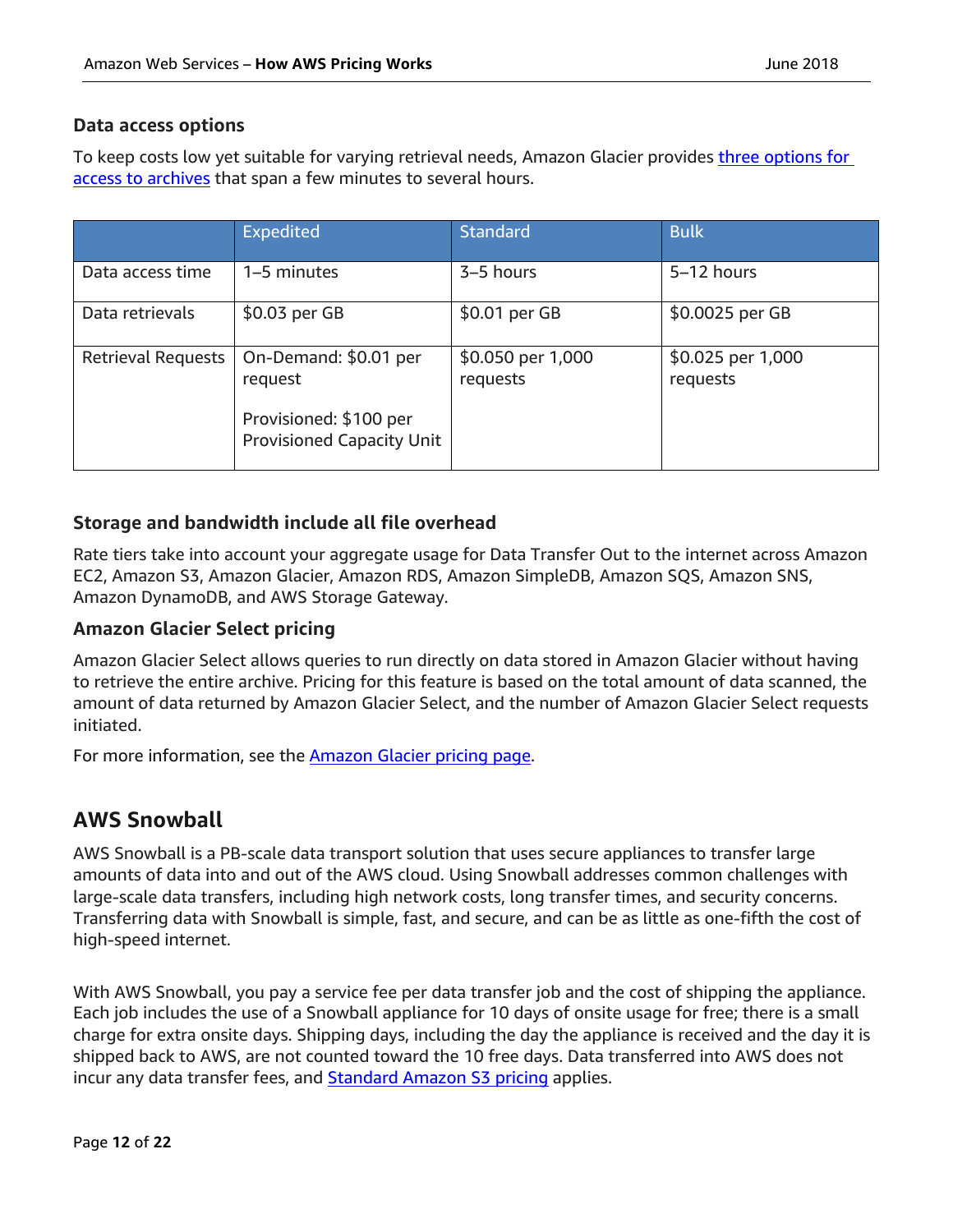#### **AWS Snowball pricing details**

#### **Service fee per job**

Snowball 50 TB: \$200

Snowball 80 TB: \$250

#### **Extra-day charge**

The first 10 days of onsite usage are free. Each extra onsite day is \$15.

#### **Data transfer**

Data transfer in to Amazon S3 is free. Data transfer out of Amazon S3 is priced by region. For more information on AWS Snowball pricing, see the [AWS Snowball pricing page.](https://aws.amazon.com/snowball/pricing/)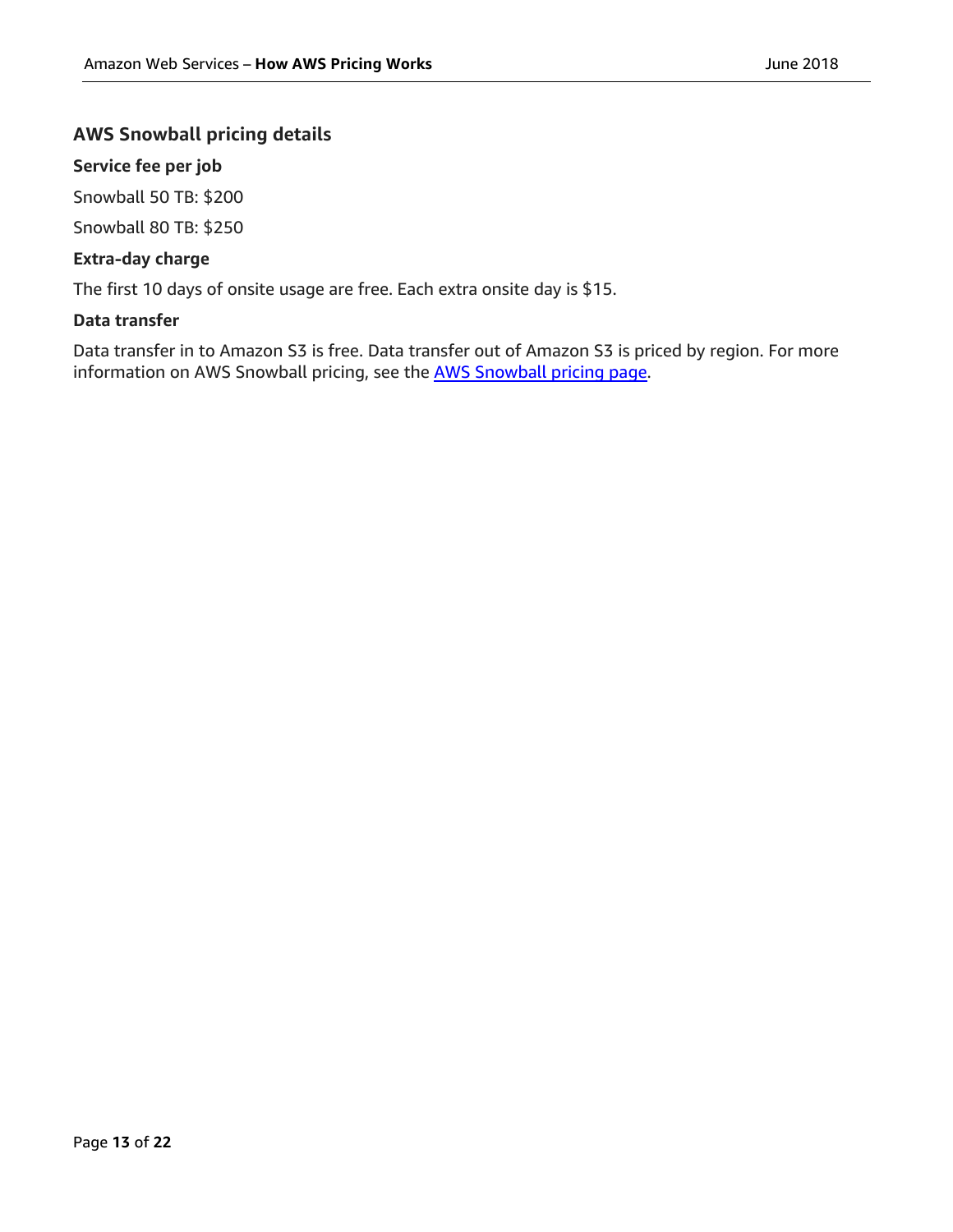## <span id="page-13-0"></span>**Amazon RDS**

[Amazon RDS](https://aws.amazon.com/rds/) is a web service that makes it easy to set up, operate, and scale a relational database in the cloud. It provides cost-efficient and resizable capacity while managing time-consuming database administration tasks, so you can focus on your applications and business.

#### **Estimating Amazon RDS costs**

The factors that drive the costs of Amazon RDS include:

- **Clock hours of server time:** Resources incur charges when they are running—for example, from the time you launch a DB instance until you terminate it.
- **Database characteristics:** The physical capacity of the database you choose will affect how much you are charged. Database characteristics vary depending on the database engine, size, and memory class.
- **Database purchase type**: When you use On-Demand DB Instances, you pay for compute capacity for each hour your DB Instance runs, with no required minimum commitments. With Reserved DB Instances, you can make a low, one-time, upfront payment for each DB Instance you wish to reserve for a 1- or 3-year term.
- **Number of database instances:** With Amazon RDS, you can provision multiple DB instances to handle peak loads.
- **Provisioned storage**: There is no additional charge for backup storage of up to 100 percent of your provisioned database storage for an active DB Instance. After the DB Instance is terminated, backup storage is billed per GB per month.
- **Additional storage:** The amount of backup storage in addition to the provisioned storage amount is billed per GB per month.
- **Requests:** The number of input and output requests to the database.
- **Deployment type:** You can deploy your DB Instance to a single Availability Zone (analogous to a standalone data center) or multiple Availability Zones (analogous to a secondary data center for enhanced availability and durability). Storage and I/O charges vary, depending on the number of Availability Zones you deploy to.
- **Data transfer:** Inbound data transfer is free, and outbound data transfer costs are tiered.

Depending on your application's needs, it's possible to optimize your costs for Amazon RDS database instances by purchasing reserved Amazon RDS database instances. To purchase Reserved Instances, you make a low, one-time payment for each instance you want to reserve and in turn receive a significant discount on the hourly usage charge for that instance.

Get more information about [Amazon RDS pricing.](http://aws.amazon.com/pricing/rds/)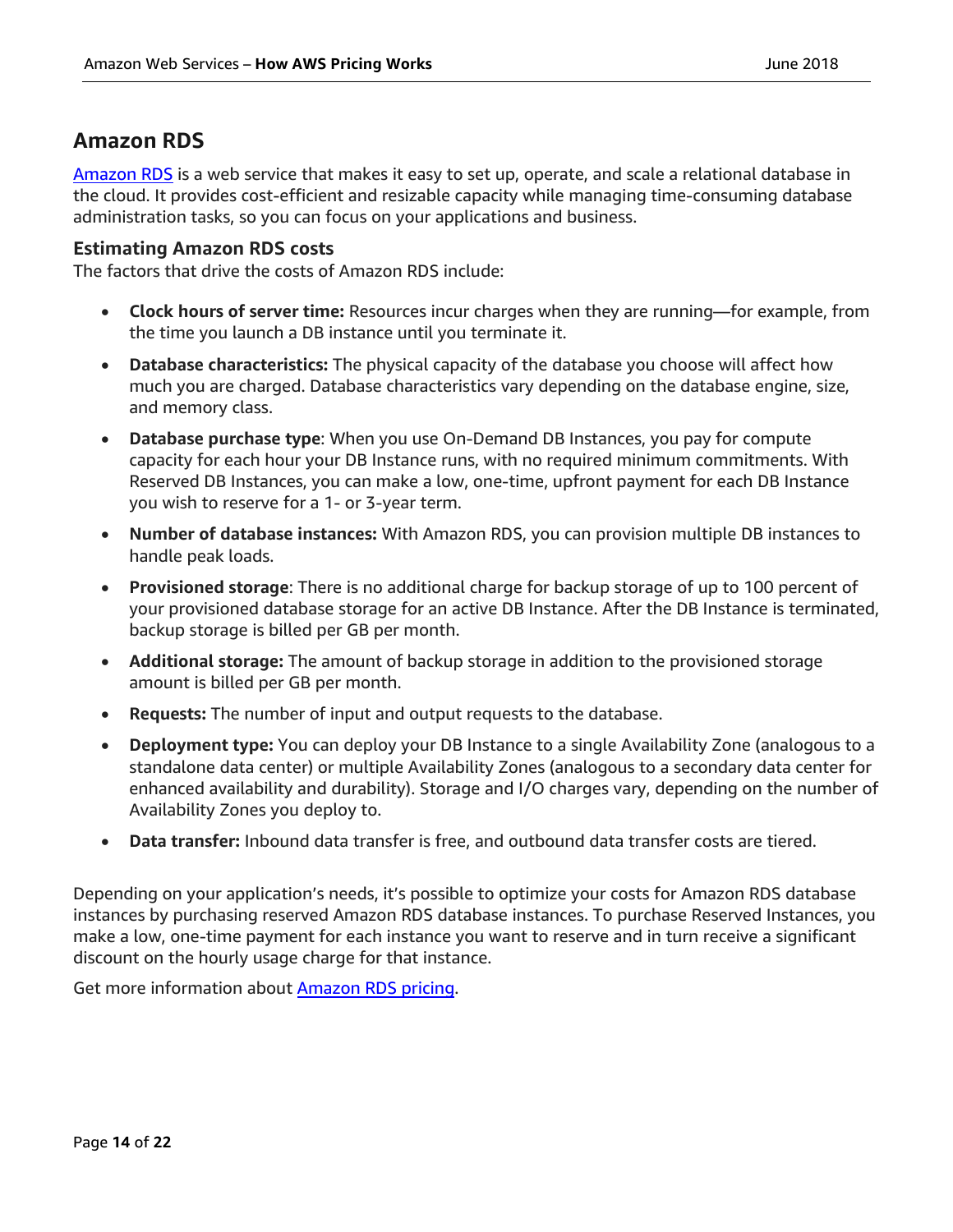# <span id="page-14-0"></span>**Amazon DynamoDB**

[Amazon DynamoDB](https://aws.amazon.com/dynamodb) is a fast and flexible [NoSQL database](https://aws.amazon.com/nosql/) service for all applications that need consistent, single-digit millisecond latency at any scale. It is a fully managed cloud database and supports both document and key-value store models. Its flexible data model, reliable performance, and automatic scaling of throughput capacity make it a great fit for mobile, web, gaming, ad tech, IoT, and many other applications.

#### **Amazon DynamoDB pricing at a glance**

Unlike traditional NoSQL deployments that ask you to think about memory, CPU, and other system resources that could affect your throughput, DynamoDB simply asks you to specify the target utilization rate and minimum to maximum capacity that you want for your table. DynamoDB handles the provisioning of resources to achieve your target utilization of read and write capacity, then auto-scales your capacity based on usage. Optionally, you can directly specify read and write capacity if you prefer to manually manage table throughput.

| <b>Resource Type</b>        | <b>Details</b>                                                                    | <b>Monthly Price</b>        |
|-----------------------------|-----------------------------------------------------------------------------------|-----------------------------|
| <b>Provisioned</b>          | One write capacity unit (WCU) provides up to one write                            | As low as \$0.47            |
| throughput (write)          | per second, enough for 2.5 million writes per month.                              | per WCU                     |
| <b>Provisioned</b>          | One read capacity unit (RCU) provides up to two reads per                         | As low as \$0.09            |
| throughput (read)           | second, enough for 5.2 million reads per month.                                   | per RCU                     |
| <b>Indexed data storage</b> | DynamoDB charges an hourly rate per GB of disk space<br>that your table consumes. | As low as $$0.25$<br>per GB |

The following table summarizes key DynamoDB pricing concepts.

#### **Indexed data storage**

Amazon DynamoDB is an SSD-backed indexed datastore. The amount of disk space your data consumes will exceed the raw size of the data you have uploaded. Amazon DynamoDB measures the size of your billable data by adding up the raw byte size of the data you upload, plus a per-item storage overhead of 100 bytes to account for indexing. You do not need to "provision" storage with Amazon DynamoDB. You are simply billed for what you use, as described above.

#### **Data transfer**

There is no additional charge for data transferred between Amazon DynamoDB and other Amazon Web Services within the same Region. Data transferred across Regions (e.g., between Amazon DynamoDB in the US East (Northern Virginia) Region and Amazon EC2 in the EU (Ireland) Region) will be charged on both sides of the transfer.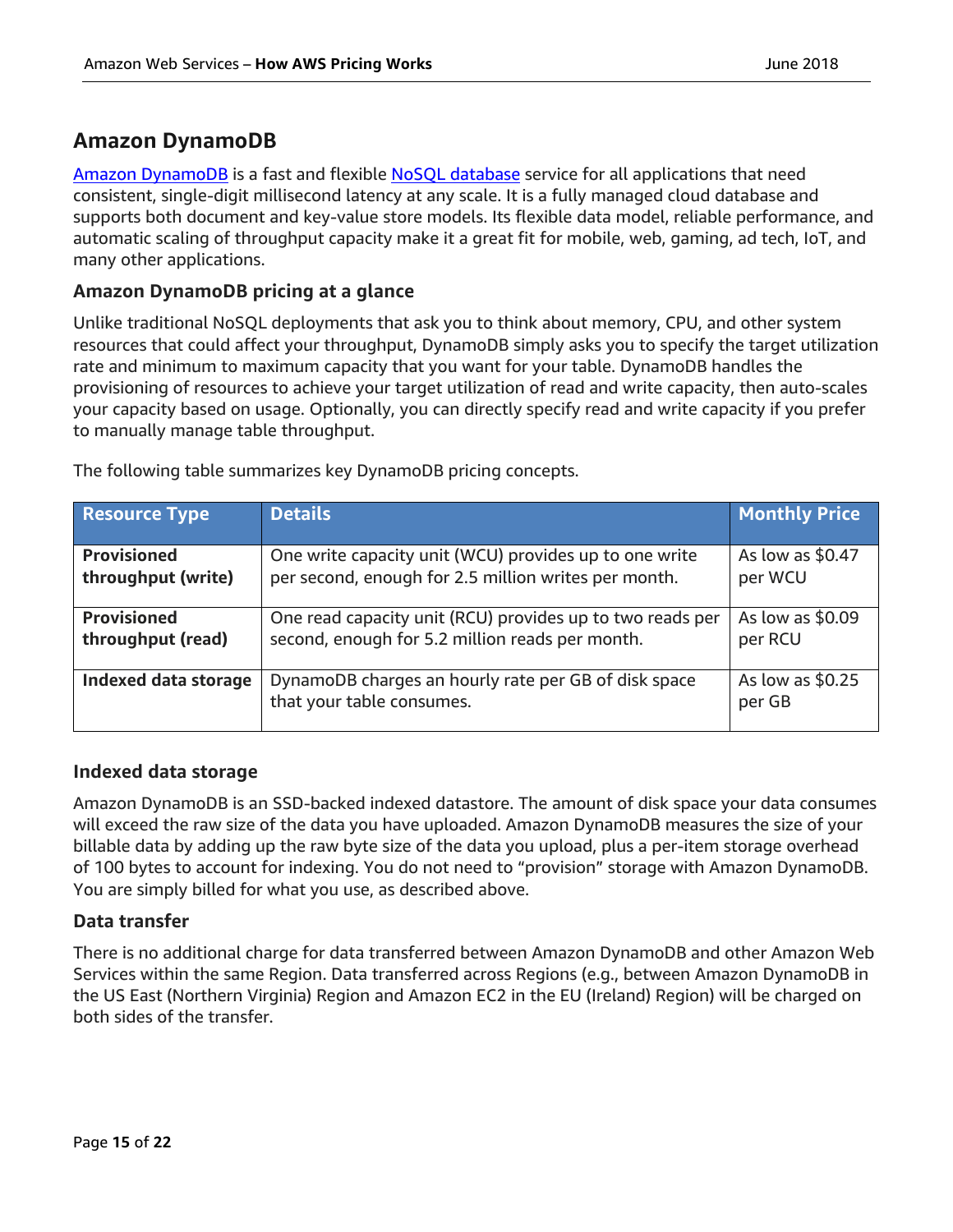#### **Global Tables**

[Global Tables](https://aws.amazon.com/dynamodb/global-tables/) builds on DynamoDB's global footprint to provide you with a fully managed, multiregion, and multimaster database that provides fast local read and write performance for massively scaled, global applications. Global Tables replicates your Amazon DynamoDB tables automatically across your choice of AWS regions.

When using Global Tables, you are charged based on the resources associated with each replica table. Write capacity for Global Tables is represented by replicated write capacity units (rWCUs) instead of standard write capacity units (WCUs). For more details on Global Tables, please refer to the DynamoDB [Developer Guide.](http://docs.aws.amazon.com/amazondynamodb/latest/developerguide/GlobalTables.html)

There is no minimum fee to use DynamoDB. Estimate your monthly bill using the **Simple Monthly** [Calculator.](http://calculator.s3.amazonaws.com/calc5.html#s=DYNAMODB)

Learn more about pricing for additional DynamoDB services at the **Amazon DynamoDB pricing page.** 

# <span id="page-15-0"></span>**Amazon CloudFront**

[Amazon CloudFront](http://aws.amazon.com/cloudfront) is a global content delivery network (CDN) service that securely delivers data, videos, applications, and APIs to your viewers with low latency and high transfer speeds.

#### **Amazon CloudFront pricing**

Amazon CloudFront charges are based on the data transfers and requests used to deliver content to your customers. There are no upfront payments or fixed platform fees, no long-term commitments, no premiums for dynamic content, and no requirements for professional services to get started. There is no charge for data transferred from AWS services such as Amazon S3 or Elastic Load Balancing. And, best of all, you can get started with CloudFront for free.

When you begin to estimate the cost of Amazon CloudFront, consider the following:

- **Traffic distribution**: Data transfer and request pricing varies across geographic regions, and pricing is based on the edge location through which your content is served.
- **Requests:** The number and type of requests (HTTP or HTTPS) made and the geographic region in which the requests are made.
- **Data transfer out**: The amount of data transferred out of your Amazon CloudFront edge locations.

Get more information about **Amazon CloudFront pricing.**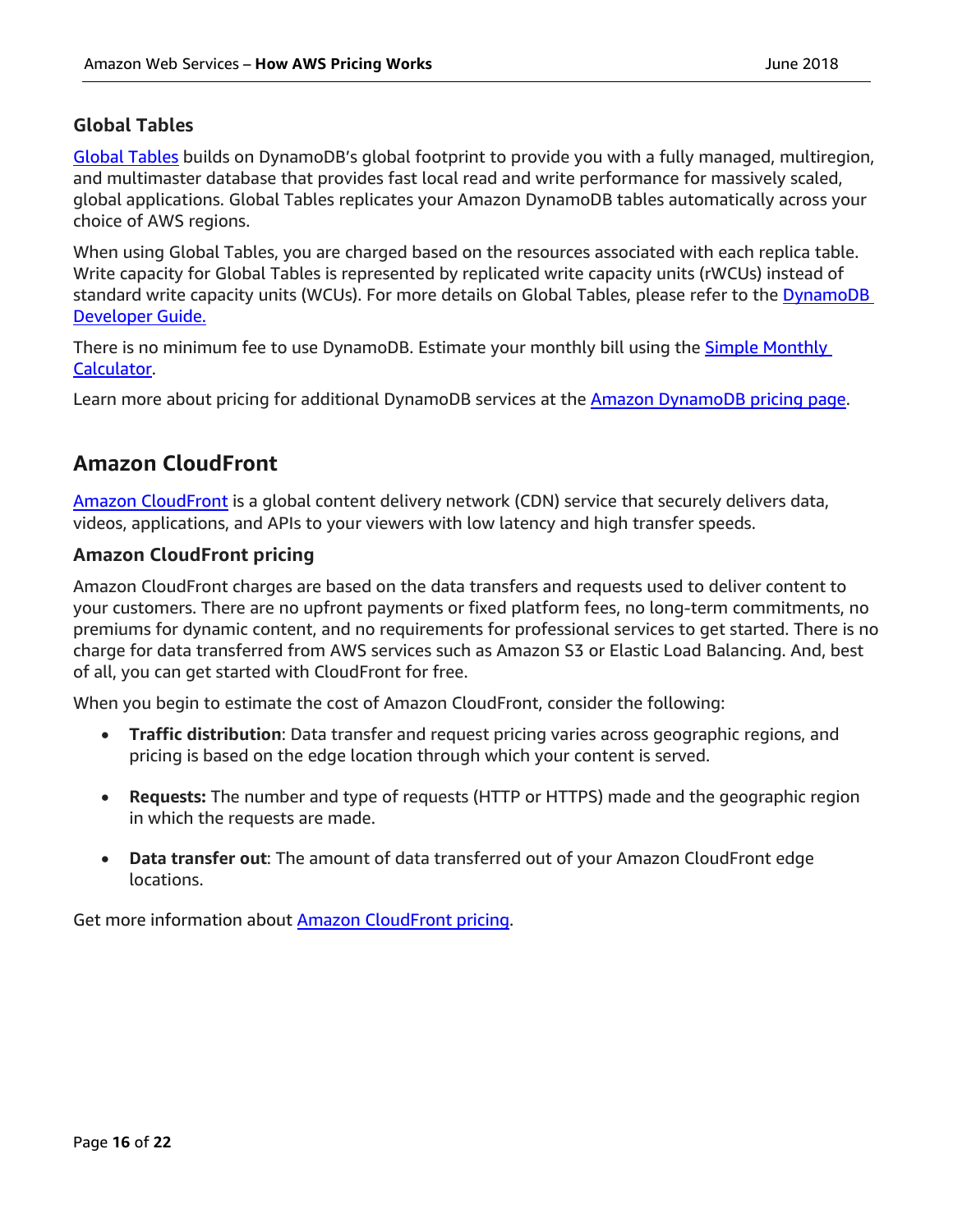# <span id="page-16-0"></span>**Optimizing costs with reservations**

While the cloud is well suited for variable workloads and rapid deployment, many cloud-based workloads display a more predictable pattern. For these stable applications, organizations can achieve significant cost savings by using Reserved Instances (RIs) and other reservation models for compute and data services. RIs allow you to commit to usage parameters at the time of purchase to achieve a lower hourly rate. For example, using Amazon EC2 Reserved Instances, you can save up to 75 percent over equivalent capacity purchased in an On-Demand model.

Most reservations can be purchased using a range of payment terms including No Upfront, Partial Upfront, or All Upfront. When you buy reservations, the larger the upfront payment, the greater the discount. To maximize your savings, you can pay all up front and receive the largest discount. Partial Upfront RIs offer lower discounts but give you the option to spend less up front. Lastly, you can choose to spend nothing up front and receive a smaller discount, allowing you to free up capital to spend in other projects.

For more information about reservation-based pricing, see the **AWS Cost Optimization page**.

# <span id="page-16-1"></span>**Amazon EC2 Reserved Instances**

You can use **Amazon EC2 Reserved Instances** to reserve capacity and receive a discount on your instance usage compared to running On-Demand instances. The discounted usage price is reserved for the duration of your contract, allowing you to predict compute costs over the term of the Reserved Instance. When you want to use the capacity you reserved, you launch an EC2 instance with the same configuration as the reserved capacity that you purchased. AWS will automatically apply the usage price that is associated with your capacity reservation. You are charged that price for your EC2 instance for every hour in the term for as long as you own the Reserved Instance.

#### **Reserved Instance Marketplace**

The [Reserved Instance Marketplace](https://aws.amazon.com/ec2/purchasing-options/reserved-instances/marketplace/) allows other AWS customers to list their Reserved Instances for sale. Third-party Reserved Instances are often listed at lower prices and shorter terms. These Reserved Instances are no different from Reserved Instances purchased directly from AWS.

#### **Amazon EC2 savings with Reserved Instances**

The following table shows an example of potential savings for Amazon EC2 Reserved Instances for a standard 1- and 3-year term running a single m5.large Linux instance in the US East (N. Virginia) Region.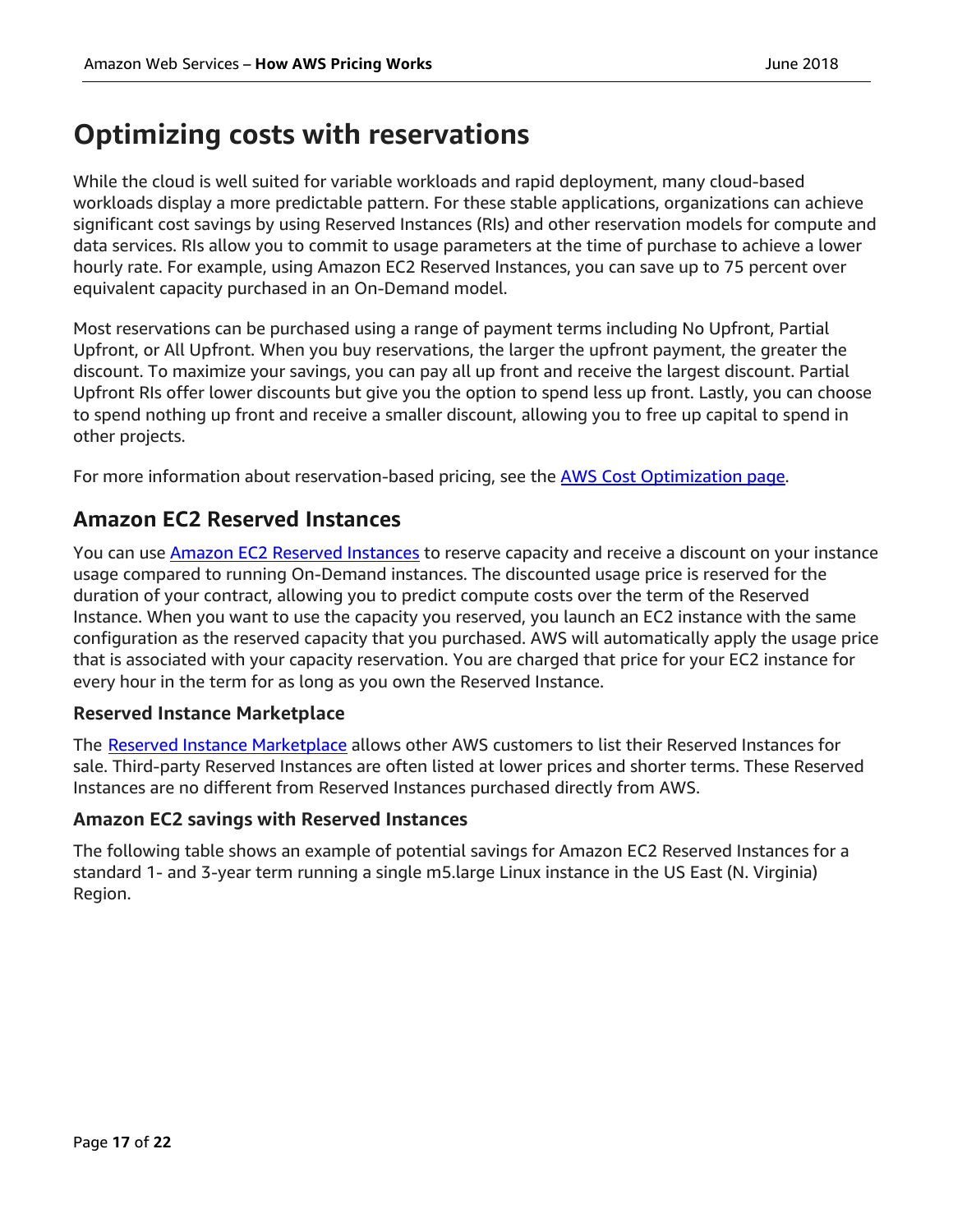| <b>Payment</b><br><b>Option</b>  | <b>Upfront</b> | Monthly* | <b>Effective</b><br><b>Hourly</b> | <b>Savings over</b><br><b>On-Demand</b> | <b>On-Demand</b><br><b>Hourly</b> |
|----------------------------------|----------------|----------|-----------------------------------|-----------------------------------------|-----------------------------------|
| <b>No Upfront</b>                | \$0            | \$44.53  | \$0.061                           | 36%                                     |                                   |
| <b>Partial</b><br><b>Upfront</b> | \$256          | \$21.17  | \$0.058                           | 39%                                     | \$0.096 per<br>Hour               |
| <b>All Upfront</b>               | \$501          | \$0      | \$0.057                           | 40%                                     |                                   |

#### **Standard 1-Year Term**

#### **Standard 3-Year Term**

| <b>Payment</b><br><b>Option</b>  | <b>Upfront</b> | Monthly* | <b>Effective</b><br><b>Hourly</b> | <b>Savings over</b><br><b>On-Demand</b> |
|----------------------------------|----------------|----------|-----------------------------------|-----------------------------------------|
| <b>No Upfront</b>                | \$0            | \$30.66  | \$0.042                           | 56%                                     |
| <b>Partial</b><br><b>Upfront</b> | \$515          | \$14.60  | \$0.040                           | 59%                                     |
| <b>All Upfront</b>               | \$968          | \$0      | \$0.037                           | 62%                                     |

As shown the first table, choosing a one-year All Upfront Reserved Instance will save you 40% over On-Demand pricing. The second table shows that three-year RIs savings can increase to 62%.

# <span id="page-17-0"></span>**Amazon DynamoDB Reserved Capacity**

If you can predict your need for Amazon DynamoDB read-and-write throughput, Reserved Capacity offers significant savings over the normal price of DynamoDB provisioned throughput capacity. You pay a one-time upfront fee and commit to paying for a minimum usage level at specific hourly rates for the duration of the Reserved Capacity term. Any throughput you provision in excess of your Reserved Capacity is billed at standard rates for provisioned throughput.

# <span id="page-17-1"></span>**Amazon ElastiCache Reserved Nodes**

[Amazon ElastiCache](https://aws.amazon.com/elasticache/) [Reserved Nodes](https://aws.amazon.com/elasticache/reserved-cache-nodes/) give you the option to make a low, one-time payment for each cache node you want to reserve and, in turn, receive a significant discount on the hourly charge for that node. Amazon ElastiCache provides three ElastiCache Reserved Node types (Light, Medium, and Heavy Utilization Reserved Nodes) that enable you to balance the amount you pay up front with your effective hourly price.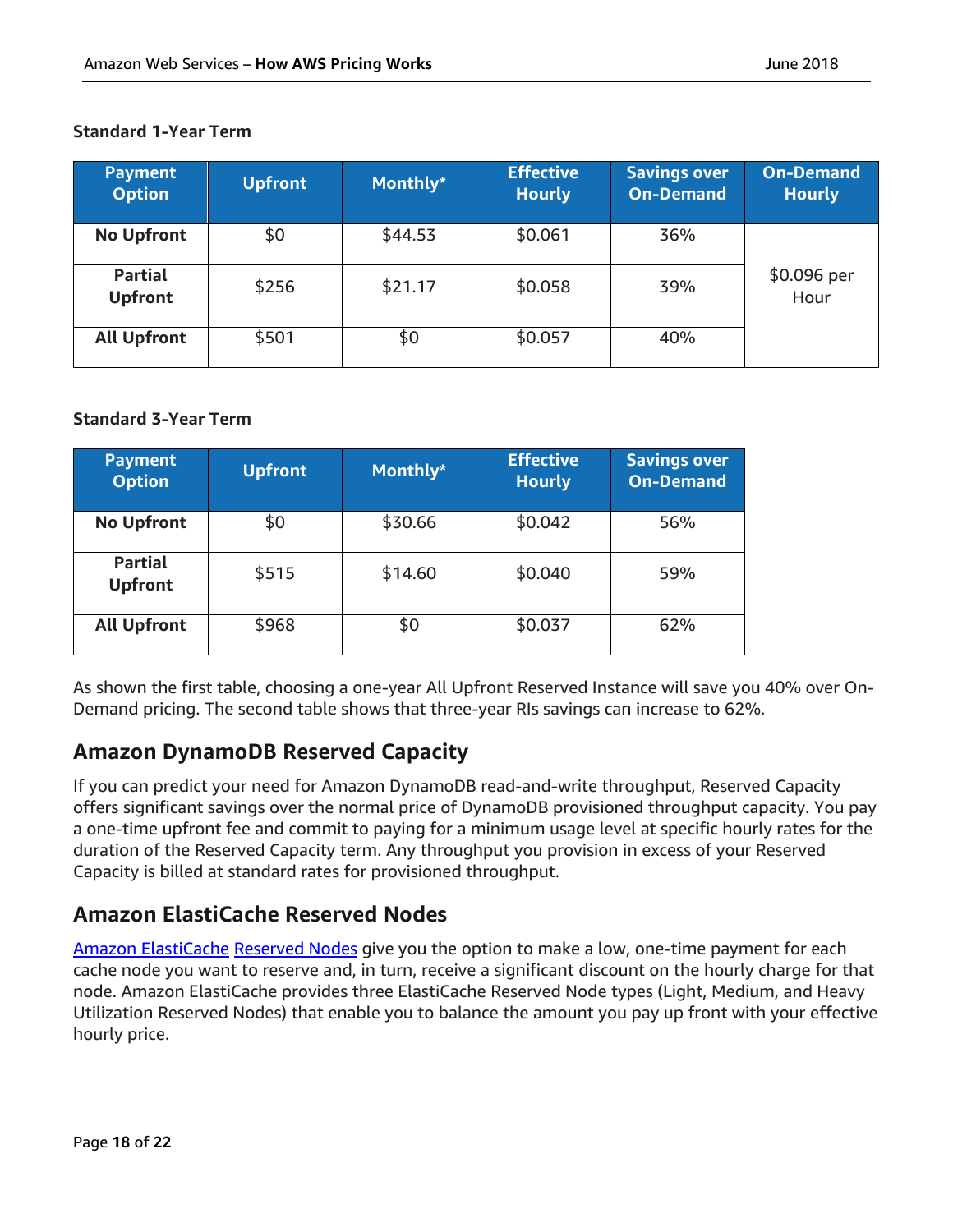## <span id="page-18-0"></span>**Amazon RDS RIs**

Like Amazon EC2 RIs, Amazon RDS RIs can be purchased using No Upfront, Partial Upfront, or All Upfront terms. All Reserved Instance types are available for Aurora, MySQL, MariaDB, PostgreSQL, Oracle, and SQL Server database engines.

### <span id="page-18-1"></span>**Amazon Redshift Reserved Nodes**

If you intend to keep an [Amazon Redshift](https://aws.amazon.com/redshift/) cluster running continuously for a prolonged period, you should consider purchasing reserved-node offerings. These offerings provide significant savings over on-demand pricing, but they require you to reserve compute nodes and commit to paying for those nodes for either a 1- or 3-year duration.

# <span id="page-18-2"></span>**Conclusion**

While the number and types of services offered by AWS have increased dramatically, our philosophy on pricing has not changed. You pay as you go, pay for what you use, pay less as you use more, and pay even less when you reserve capacity. Projecting costs for a use case, such as web application hosting, can be challenging, because a solution typically uses multiple features across multiple AWS products, which in turn means there are more factors and purchase options to consider.

The best way to estimate costs is to examine the fundamental characteristics for each AWS product, estimate your usage for each characteristic, and then map that usage to the prices posted on the website. To help you understand how AWS pricing works in the context of real-world solutions, see a cost-calculation example later in this paper.

You can use the [AWS Simple Monthly Calculator](http://calculator.s3.amazonaws.com/calc5.html) to estimate your monthly bill. The calculator provides a per-service cost breakdown, as well as an aggregate monthly estimate. You can also use the calculator to see an estimation and breakdown of costs for common solutions.

Remember, you can get started with most AWS services at no cost using the [AWS Free Tier.](http://aws.amazon.com/free)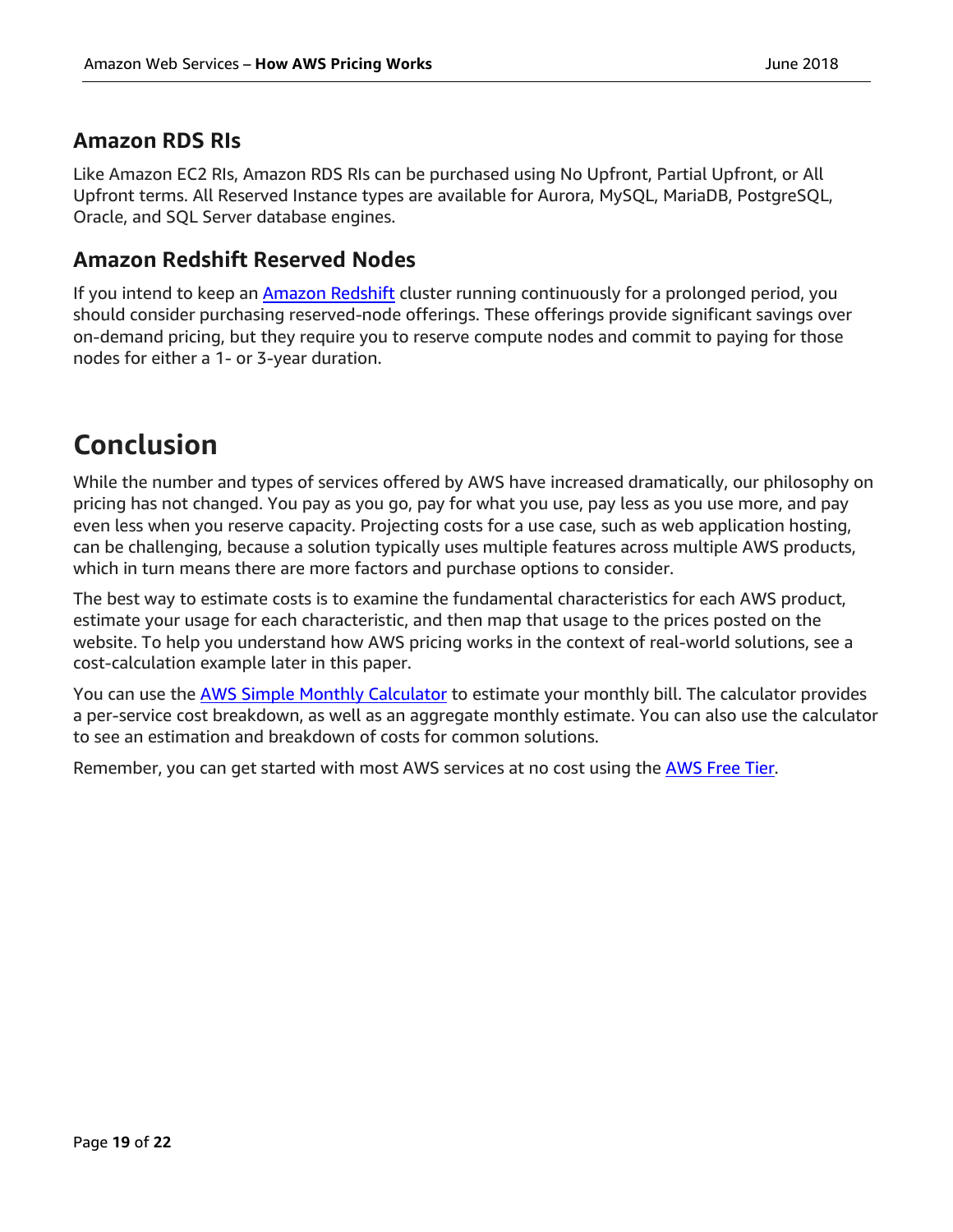# <span id="page-19-0"></span>**Resources**

| <b>Resource</b>                                | <b>Description</b>                                                                                                                                                     |
|------------------------------------------------|------------------------------------------------------------------------------------------------------------------------------------------------------------------------|
| <b>AWS Simple Monthly</b><br><b>Calculator</b> | The AWS Simple Monthly Calculator helps you estimate your monthly<br>bill.                                                                                             |
| <b>AWS Architecture Center</b>                 | The AWS Architecture Center provides you with the necessary<br>guidance and best practices to build highly scalable and reliable<br>applications in the AWS Cloud.     |
| <b>Cloud Economics Center</b>                  | The Cloud Economics Center provides access to information, tools,<br>and resources to compare the costs of Amazon Web Services with IT<br>infrastructure alternatives. |
| <b>Account</b>                                 | View your current charges and account activity, itemized by service<br>and by usage type. Previous months' billing statements are also<br>available.                   |
| <b>AWS Cost and Usage</b><br><b>Reports</b>    | Reports are available to download for each service. Specifying usage<br>types, timeframe, service operations, and more can customize<br>reports.                       |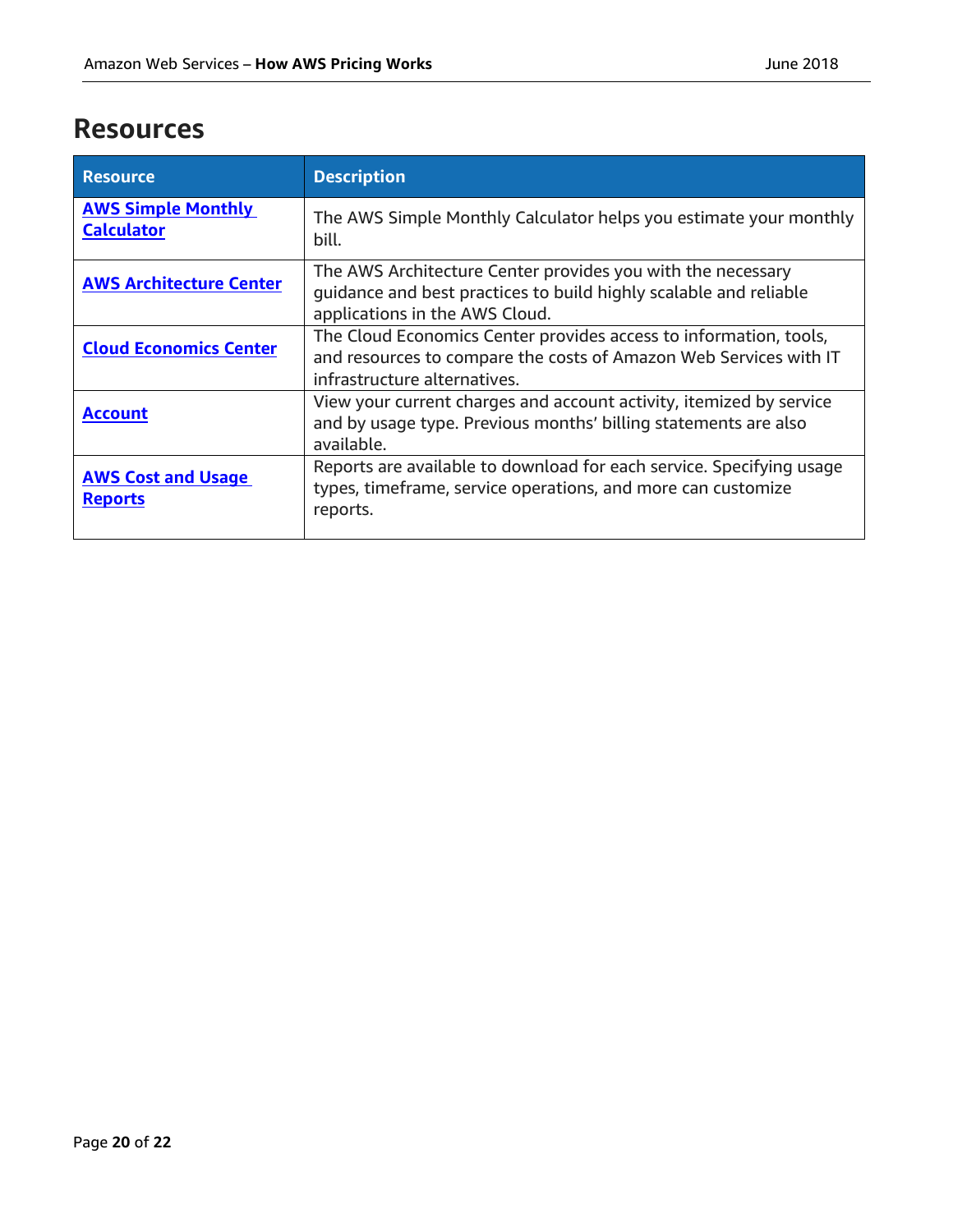# <span id="page-20-0"></span>**Cost calculation example**

This section of the document uses the AWS Simple Monthly Calculator to provide a costing example of a common use case of a dynamic website hosted on AWS using Amazon EC2, Auto Scaling, and Amazon RDS. The Amazon EC2 instance runs the web and application tiers, and we use Auto Scaling to match the number of instances to the traffic load. Amazon RDS uses one DB instance for its primary storage. This DB instance is deployed across multiple Availability Zones.

#### **Architecture**

Classic Load Balancing balances traffic the Amazon EC2 Instances in an Auto Scaling group, which adds or subtracts Amazon EC2 Instances to match load. Deploying Amazon RDS across multiple Availability Zones enhances data durability and availability. Amazon RDS provisions and maintains a standby in a different Availability Zone for automatic failover in the event of outages, planned or unplanned. The following illustration shows the example architecture for a dynamic website using Amazon EC2, Auto Scaling, and one Amazon RDS database instance across multiple Availability Zones.